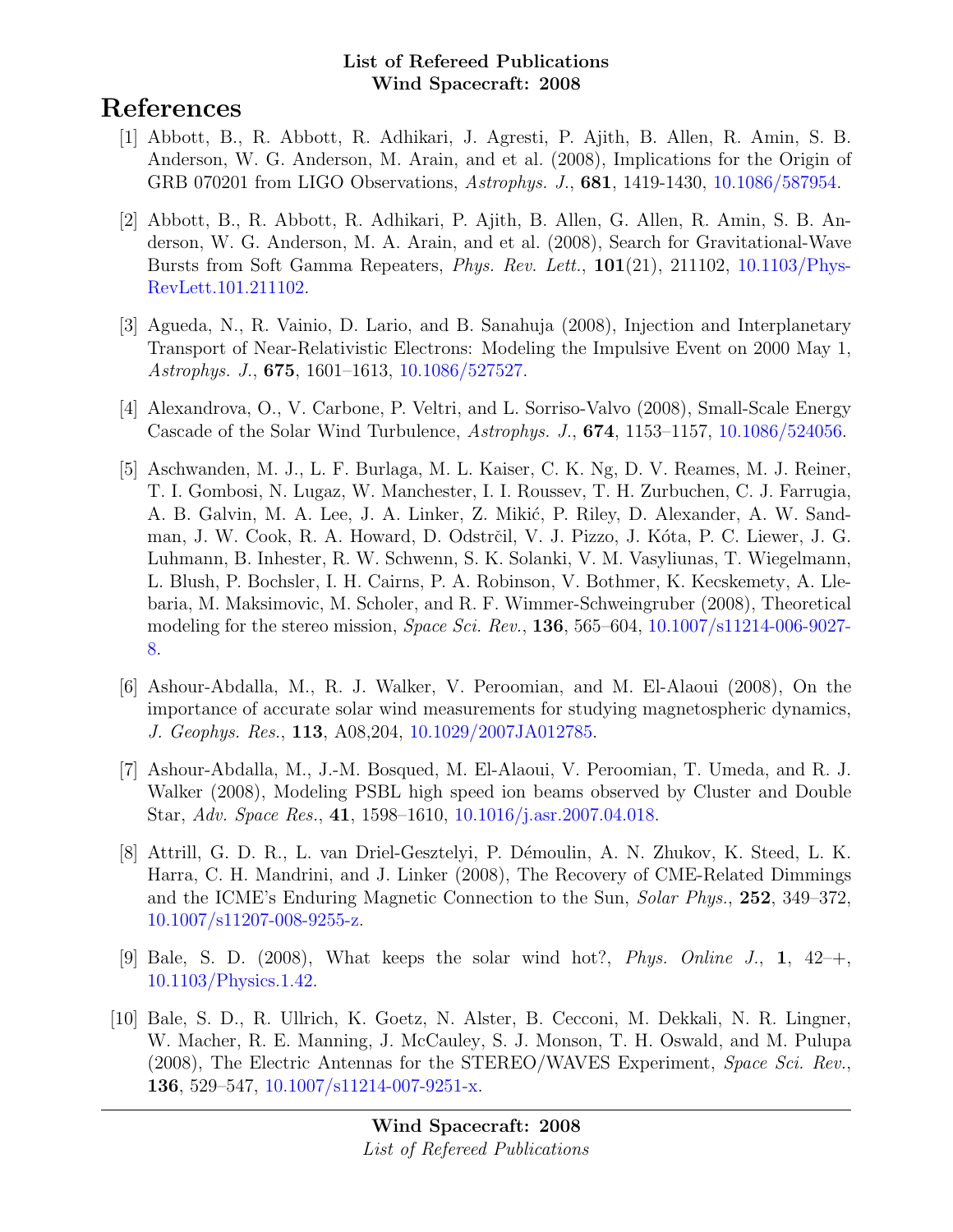- [11] Belakhovsky, V. B., and V. C. Roldugin (2008), Generation of Pc5 pulsations during the sign reversal of the IMF B  $_z$  component, Geomagnetism and Aeronomy, 48, 180–186, [10.1134/S0016793208020072.](http://dx.doi.org/10.1134/S0016793208020072)
- [12] Bellm, E. C., K. Hurley, V. Pal'shin, K. Yamaoka, M. S. Bandstra, S. E. Boggs, S. Hong, N. Kodaka, A. S. Kozyrev, M. L. Litvak, I. G. Mitrofanov, Y. E. Nakagawa, M. Ohno, K. Onda, A. B. Sanin, S. Sugita, M. Tashiro, V. I. Tretyakov, Y. Urata, and C. Wigger (2008), Observations of the Prompt Gamma-Ray Emission of GRB 070125, Astrophys. J., 688, 491–498, [10.1086/592136.](http://dx.doi.org/10.1086/592136)
- [13] Belov, A. V., E. A. Eroshenko, V. A. Oleneva, and V. G. Yanke (2008), Connection of Forbush effects to the X-ray flares, J. Atmos. Solar-Terr. Phys., 70, 342–350, [10.1016/j.jastp.2007.08.021.](http://dx.doi.org/10.1016/j.jastp.2007.08.021)
- [14] Biktash, L. (2008), The Solar Wind Energy Input Rate and Recovery of the Magnetospheric Ring Current during the Last Two Solar Cycles, Sun and Geosphere, 3, 46–51.
- [15] Biktash, L. Z., T. Maruyama, and K. Nozaki (2008), The solar wind control of the equatorial ionosphere dynamics during geomagnetic storms, Adv. Space Res., 41, 562– 568, [10.1016/j.asr.2007.04.087.](http://dx.doi.org/10.1016/j.asr.2007.04.087)
- [16] Bisi, M. M., B. V. Jackson, P. P. Hick, A. Buffington, D. Odstrcil, and J. M. Clover (2008), Three-dimensional reconstructions of the early November 2004 Coordinated Data Analysis Workshop geomagnetic storms: Analyses of STELab IPS speed and SMEI density data, J. Geophys. Res., 113, A00A11, [10.1029/2008JA013222.](http://dx.doi.org/10.1029/2008JA013222)
- [17] Blanco, J. J., J. Rodriguez-Pacheco, M. A. Hidalgo, and J. Sequeiros (2008), Monitoring the heliospheric current sheet local structure for the years 1995 to 2001, J. Atmos. Solar-Terr. Phys., 70, 226–233, [10.1016/j.jastp.2007.08.030.](http://dx.doi.org/10.1016/j.jastp.2007.08.030)
- [18] Bonnin, X., S. Hoang, and M. Maksimovic (2008), The directivity of solar type III bursts at hectometer and kilometer wavelengths: Wind-Ulysses observations, Astron.  $\mathcal{C}$  Astrophys., 489, 419–427, [10.1051/0004-6361:200809777.](http://dx.doi.org/10.1051/0004-6361:200809777)
- [19] Bougeret, J. L., K. Goetz, M. L. Kaiser, S. D. Bale, P. J. Kellogg, M. Maksimovic, N. Monge, S. J. Monson, P. L. Astier, S. Davy, M. Dekkali, J. J. Hinze, R. E. Manning, E. Aguilar-Rodriguez, X. Bonnin, C. Briand, I. H. Cairns, C. A. Cattell, B. Cecconi, J. Eastwood, R. E. Ergun, J. Fainberg, S. Hoang, K. E. J. Huttunen, S. Krucker, A. Lecacheux, R. J. MacDowall, W. Macher, A. Mangeney, C. A. Meetre, X. Moussas, Q. N. Nguyen, T. H. Oswald, M. Pulupa, M. J. Reiner, P. A. Robinson, H. Rucker, C. Salem, O. Santolik, J. M. Silvis, R. Ullrich, P. Zarka, and I. Zouganelis (2008), S/WAVES: The Radio and Plasma Wave Investigation on the STEREO Mission, Space Sci. Rev., 136, 487–528,  $10.1007 \, \text{s}$ 11214-007-9298-8.
- [20] Burlaga, L. F., N. F. Ness, M. H. Ac˜una, Y.-M. Wang, N. R. Sheeley, C. Wang, and J. D. Richardson (2008), Global structure and dynamics of large-scale fluctuations in the solar wind: Voyager 2 observations during 2005 and 2006, J. Geophys. Res., 113, A02,104, [10.1029/2007JA012796.](http://dx.doi.org/10.1029/2007JA012796)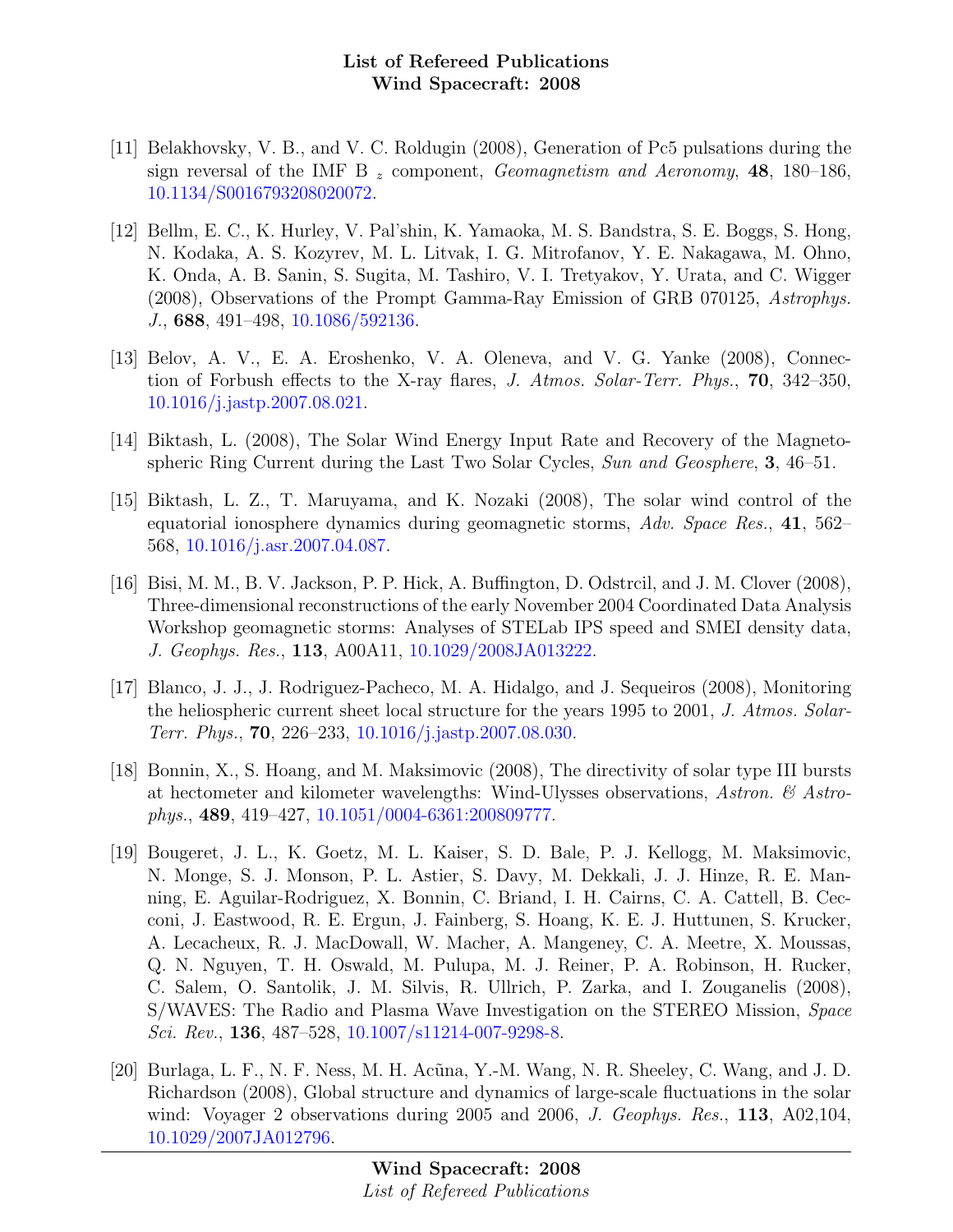- [21] Burlon, D., G. Ghirlanda, G. Ghisellini, D. Lazzati, L. Nava, M. Nardini, and A. Celotti (2008), Precursors in Swift Gamma Ray Bursts with Redshift, Astrophys. J., 685, L19– L22, [10.1086/592350.](http://dx.doi.org/10.1086/592350)
- [22] Bzowski, M. (2008), Survival probability and energy modification of hydrogen energetic neutral atoms on their way from the termination shock to Earth orbit, Astron.  $\mathcal{C}$  Astrophys., 488, 1057–1068, [10.1051/0004-6361:200809393.](http://dx.doi.org/10.1051/0004-6361:200809393)
- [23] Cecconi, B., X. Bonnin, S. Hoang, M. Maksimovic, S. D. Bale, J.-L. Bougeret, K. Goetz, A. Lecacheux, M. J. Reiner, H. O. Rucker, and P. Zarka (2008), STEREO/Waves Goniopolarimetry, Space Sci. Rev., 136, 549–563, [10.1007/s11214-007-9255-6.](http://dx.doi.org/10.1007/s11214-007-9255-6)
- [24] Chandran, B. D. G. (2008), Strong Anisotropic MHD Turbulence with Cross Helicity, Astrophys. J., 685, 646–658, [10.1086/589432.](http://dx.doi.org/10.1086/589432)
- [25] Chapman, S. C., B. Hnat, and K. Kiyani (2008), Solar cycle dependence of scaling in solar wind fluctuations, Nonlin. Proc. Geophys., 15, 445–455.
- [26] Chollet, E. E., and J. Giacalone (2008), Multispacecraft Analysis of Energetic Ion Flux Dropouts, Astrophys. J., 688, 1368–1373, [10.1086/592378.](http://dx.doi.org/10.1086/592378)
- [27] Christe, S., S. Krucker, and R. P. Lin (2008), Hard X-Rays Associated with Type III Radio Bursts, Astrophys. J., 680, L149–L152, [10.1086/589971.](http://dx.doi.org/10.1086/589971)
- [28] Crooker, N. U., and C. Pagel (2008), Residual strahls in solar wind electron dropouts: Signatures of magnetic connection to the Sun, disconnection, or interchange reconnection?, J. Geophys. Res., 113, A02,106, [10.1029/2007JA012421.](http://dx.doi.org/10.1029/2007JA012421)
- [29] Crooker, N. U., S. W. Kahler, J. T. Gosling, and R. P. Lepping (2008), Evidence in magnetic clouds for systematic open flux transport on the Sun, J. Geophys. Res., 113, A12,107, [10.1029/2008JA013628.](http://dx.doi.org/10.1029/2008JA013628)
- [30] Dasso, S., W. H. Matthaeus, J. M. Weygand, and et al. (2008), ACE/Wind multispacecraft analysis of the magnetic correlation in the solar wind, in International Cosmic Ray Conference, International Cosmic Ray Conference, vol. 1, pp. 625–628.
- [31] Dejong, A. D., A. J. Ridley, and C. R. Clauer (2008), Balanced reconnection intervals: four case studies, Ann. Geophys., 26, 3897–3912, [10.5194/angeo-26-3897-2008.](http://dx.doi.org/10.5194/angeo-26-3897-2008)
- [32] Démoulin, P., M. S. Nakwacki, S. Dasso, and C. H. Mandrini (2008), Expected in Situ Velocities from a Hierarchical Model for Expanding Interplanetary Coronal Mass Ejections, Solar Phys., 250, 347–374, [10.1007/s11207-008-9221-9.](http://dx.doi.org/10.1007/s11207-008-9221-9)
- [33] Denton, M. H., and J. E. Borovsky (2008), Superposed epoch analysis of high-speedstream effects at geosynchronous orbit: Hot plasma, cold plasma, and the solar wind, J. Geophys. Res., 113, A07216, [10.1029/2007JA012998.](http://dx.doi.org/10.1029/2007JA012998)
- [34] Denton, M. H., and M. G. G. T. Taylor (2008), Solar wind dependence of ion parameters in the Earth's magnetospheric region calculated from CLUSTER observations, Ann. Geophys., 26, 387–394, [10.5194/angeo-26-387-2008.](http://dx.doi.org/10.5194/angeo-26-387-2008)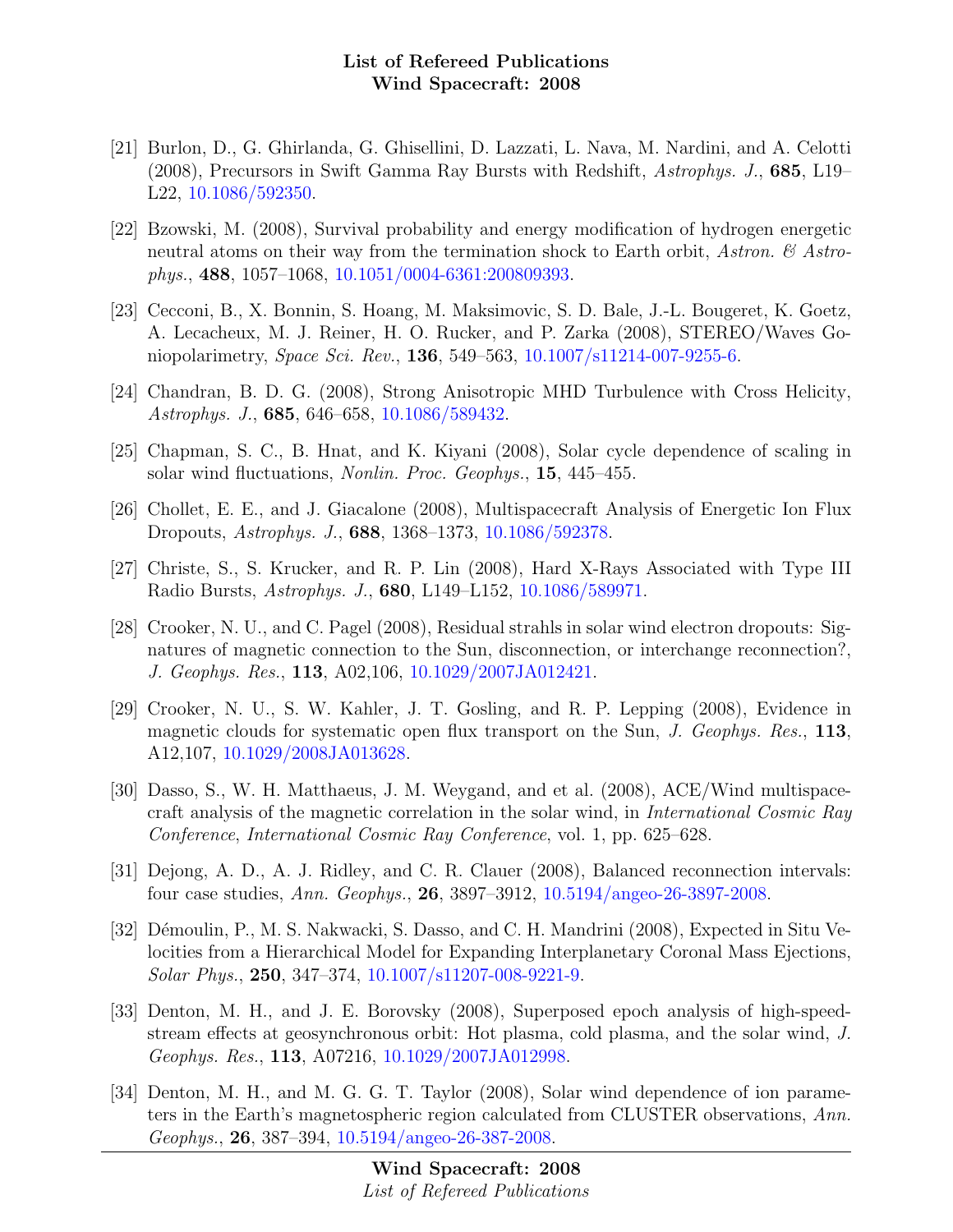- [35] Desai, M. I., and D. Burgess (2008), Particle acceleration at coronal mass ejection-driven interplanetary shocks and the Earth's bow shock, J. Geophys. Res., 113(9), A00B06, [10.1029/2008JA013219.](http://dx.doi.org/10.1029/2008JA013219)
- [36] Desai, M. I., G. M. Mason, R. Müller-Mellin, A. Korth, U. Mall, J. R. Dwyer, and T. T. von Rosenvinge (2008), The spatial distribution of upstream ion events from the Earth's bow shock measured by ACE, Wind, and STEREO, J. Geophys. Res., 113(8), A08103, [10.1029/2007JA012909.](http://dx.doi.org/10.1029/2007JA012909)
- [37] Despirak, I. V., A. A. Lubchich, H. K. Biernat, and A. G. Yahnin (2008), Poleward expansion of the westward electrojet depending on the solar wind and IMF parameters, Geomagnetism and Aeronomy, 48, 284–292, [10.1134/S001679320803002X.](http://dx.doi.org/10.1134/S001679320803002X)
- [38] Dorotovič, I., K. Kudela, M. Lorenc, and M. Rybanský (2008), On 17 22 January 2005 Events in Space Weather, Solar Phys., 250, 339–346, [10.1007/s11207-008-9222-8.](http://dx.doi.org/10.1007/s11207-008-9222-8)
- [39] Dudnik, A. V., and A. V. Dmitriev (2008), Magnetospheric source of UHF radio bursts at mid-latitudes during the magnetic storm on October 22, 1999, Solar System Res., 42, 183–193, [10.1134/S0038094608030015.](http://dx.doi.org/10.1134/S0038094608030015)
- [40] Dunik, A. V., I. N. Myagkova, E. A. Murav'eva, and Y. F. Yurovsky (2008), Search for the relationship between background VHF radio bursts and energetic particle dynamics based on data from the MKL instrument onboard the CORONAS-F satellite, Solar System Res., 42, 72–82, [10.1134/S0038094608010085.](http://dx.doi.org/10.1134/S0038094608010085)
- [41] Dyrud, L. P., R. Behnke, E. L. Kepko, M. Sulzer, and S. Zafke (2008), Ionospheric ULF oscillations driven from above Arecibo, Geophys. Res. Lett., 351, L14,101, [10.1029/2008GL034073.](http://dx.doi.org/10.1029/2008GL034073)
- [42] Echer, E., A. Korth, Q.-G. Zong, M. Fränz, W. D. Gonzalez, F. L. Guarnieri, S. Y. Fu, and H. Reme (2008), Cluster observations of  $O^+$  escape in the magnetotail due to shock compression effects during the initial phase of the magnetic storm on 17 August 2001, J. Geophys. Res., 113, A05,209, [10.1029/2007JA012624.](http://dx.doi.org/10.1029/2007JA012624)
- [43] Efimov, A. I., V. K. Rudash, L. N. Samoznaev, M. K. Bird, I. V. Chashei, and D. Plettemeier (2008), Coronal radio-sounding detection of a CME during the 1997 Galileo solar conjunction, Adv. Space Res.,  $42$ , 110–116, [10.1016/j.asr.2007.11.006.](http://dx.doi.org/10.1016/j.asr.2007.11.006)
- [44] Egedal, J., W. Fox, N. Katz, M. Porkolab, M. Øieroset, R. P. Lin, W. Daughton, and J. F. Drake (2008), Evidence and theory for trapped electrons in guide field magnetotail reconnection, J. Geophys. Res., 113, A12,207, [10.1029/2008JA013520.](http://dx.doi.org/10.1029/2008JA013520)
- [45] El-Alaoui, M., M. Ashour-Abdalla, J. M. Bosqued, and R. L. Richard (2008), Understanding magnetotail current sheet meso-scale structures using MHD simulations, Adv. Space Res., 41, 1630–1642, [10.1016/j.asr.2007.05.061.](http://dx.doi.org/10.1016/j.asr.2007.05.061)
- [46] Escoubet, C. P., J. Berchem, J. M. Bosqued, K. J. Trattner, M. G. G. T. Taylor, F. Pitout, C. Vallat, H. Laakso, A. Masson, M. Dunlop, H. Reme, I. Dandouras, and A. Fazakerley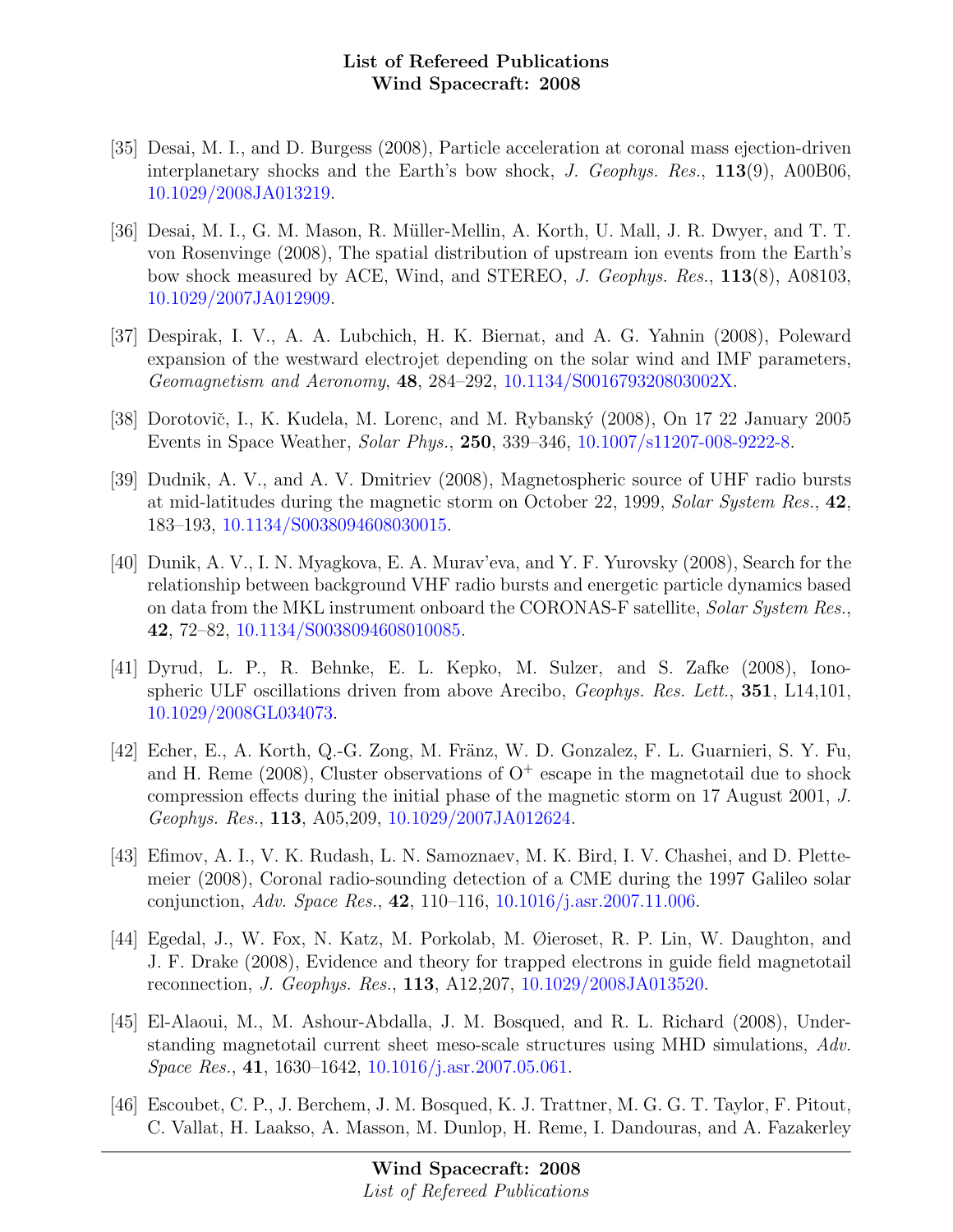(2008), Two sources of magnetosheath ions observed by Cluster in the mid-altitude polar cusp, Adv. Space Res., 41, 1528–1536, [10.1016/j.asr.2007.04.031.](http://dx.doi.org/10.1016/j.asr.2007.04.031)

- [47] Escoubet, C. P., J. Berchem, J. M. Bosqued, K. J. Trattner, M. G. G. T. Taylor, F. Pitout, H. Laakso, A. Masson, M. Dunlop, I. Dandouras, H. Reme, A. N. Fazakerley, and P. Daly (2008), Effect of a northward turning of the interplanetary magnetic field on cusp precipitation as observed by Cluster, J. Geophys. Res., 113, A07S13, [10.1029/2007JA012771.](http://dx.doi.org/10.1029/2007JA012771)
- [48] Eselevich, M. V., V. G. Eselevich, and K. Fujiki (2008), Origins and properties of the quasi-stationary slow solar wind, Astron. Rep., 52, 576–589, [10.1134/S1063772908070068.](http://dx.doi.org/10.1134/S1063772908070068)
- [49] Farrugia, C. J., F. T. Gratton, V. K. Jordanova, H. Matsui, S. Mühlbachler, R. B. Torbert, K. W. Ogilvie, and H. J. Singer (2008), Tenuous solar winds: Insights on solar wind magnetosphere interactions, J. Atmos. Solar-Terr. Phys., 70, 371–376, [10.1016/j.jastp.2007.08.032.](http://dx.doi.org/10.1016/j.jastp.2007.08.032)
- [50] Feng, H. Q., D. J. Wu, C. C. Lin, J. K. Chao, L. C. Lee, and L. H. Lyu (2008), Interplanetary small- and intermediate-sized magnetic flux ropes during 1995-2005, J. Geophys. Res., 113, A12,105, [10.1029/2008JA013103.](http://dx.doi.org/10.1029/2008JA013103)
- [51] Gaelzer, R., L. F. Ziebell, A. F. Viñas, P. H. Yoon, and C.-M. Ryu (2008), Asymmetric Solar Wind Electron Superthermal Distributions, Astrophys. J., 677, 676–682, [10.1086/527430.](http://dx.doi.org/10.1086/527430)
- [52] Giuliani, A., S. Mereghetti, F. Fornari, E. Del Monte, M. Feroci, M. Marisaldi, P. Esposito, F. Perotti, M. Tavani, A. Argan, G. Barbiellini, F. Boffelli, A. Bulgarelli, P. Caraveo, P. W. Cattaneo, A. W. Chen, E. Costa, F. D'Ammando, G. Di Cocco, I. Donnarumma, Y. Evangelista, M. Fiorini, F. Fuschino, M. Galli, F. Gianotti, C. Labanti, I. Lapshov, F. Lazzarotto, P. Lipari, F. Longo, A. Morselli, L. Pacciani, A. Pellizzoni, G. Piano, P. Picozza, M. Prest, G. Pucella, M. Rapisarda, A. Rappoldi, P. Soffitta, M. Trifoglio, A. Trois, E. Vallazza, S. Vercellone, D. Zanello, L. Salotti, S. Cutini, C. Pittori, B. Preger, P. Santolamazza, F. Verrecchia, N. Gehrels, K. Page, D. Burrows, A. Rossi, K. Hurley, I. Mitrofanov, and W. Boynton (2008), AGILE detection of delayed gamma-ray emission from GRB 080514B, Astron. & Astrophys., 491, L25–L28, [10.1051/0004-6361:200810737.](http://dx.doi.org/10.1051/0004-6361:200810737)
- [53] Gopalswamy, N. (2008), Type II Radio Emission and Solar Energetic Particle Events, in American Institute of Physics Conference Series, American Institute of Physics Conference Series, vol. 1039, edited by G. Li, Q. Hu, O. Verkhoglyadova, G. P. Zank, R. P. Lin, & J. Luhmann, pp. 196–202, [10.1063/1.2982445.](http://dx.doi.org/10.1063/1.2982445)
- [54] Gopalswamy, N. (2008), Solar connections of geoeffective magnetic structures, J. Atmos. Solar-Terr. Phys., 70, 2078–2100, [10.1016/j.jastp.2008.06.010.](http://dx.doi.org/10.1016/j.jastp.2008.06.010)
- [55] Gopalswamy, N., S. Yashiro, H. Xie, S. Akiyama, E. Aguilar-Rodriguez, M. L. Kaiser, R. A. Howard, and J.-L. Bougeret (2008), Radio-Quiet Fast and Wide Coronal Mass Ejections, Astrophys. J., 674, 560–569, [10.1086/524765.](http://dx.doi.org/10.1086/524765)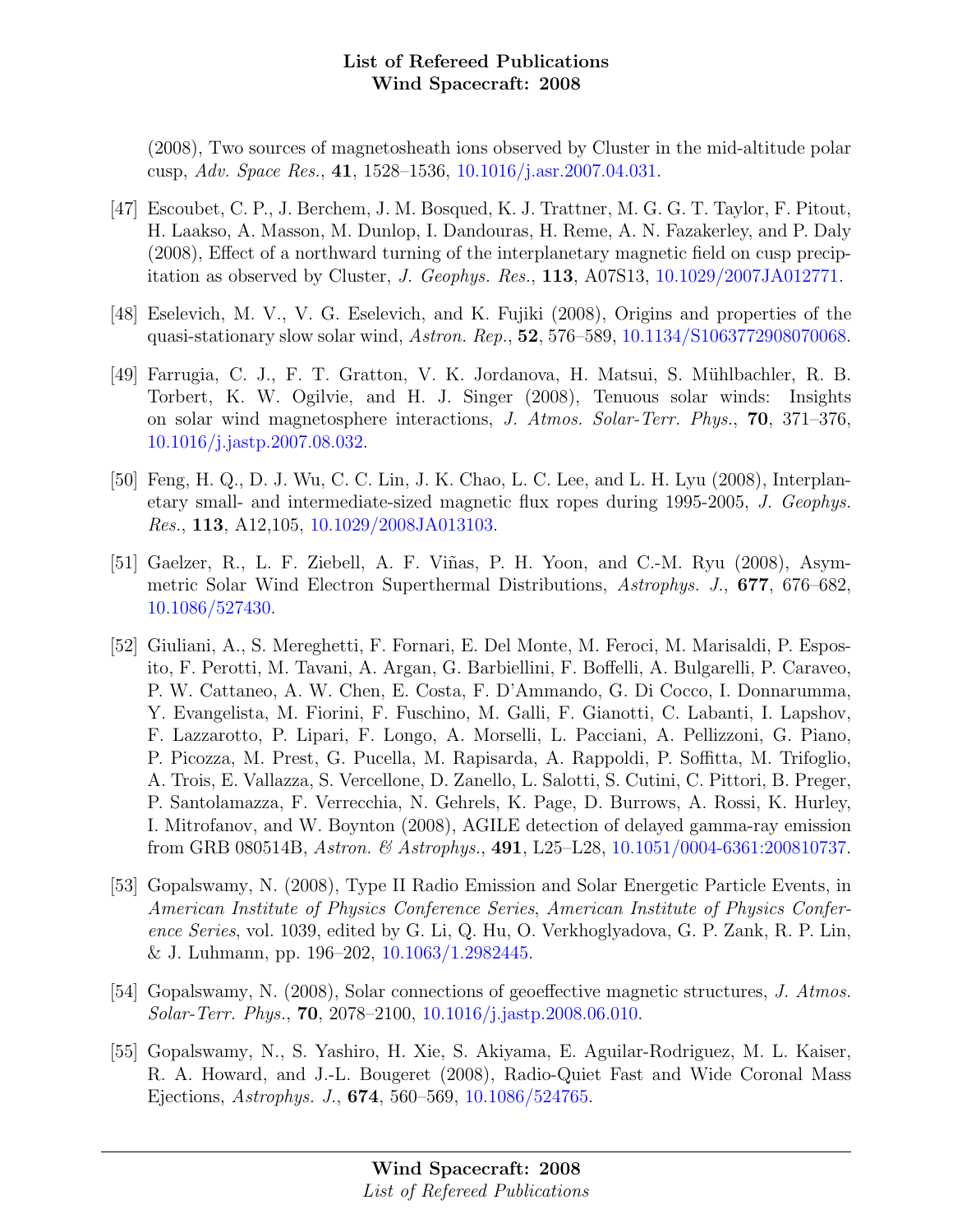- [56] Gopalswamy, N., S. Akiyama, S. Yashiro, G. Michalek, and R. P. Lepping (2008), Solar sources and geospace consequences of interplanetary magnetic clouds observed during solar cycle 23, J. Atmos. Solar-Terr. Phys., 70, 245–253, [10.1016/j.jastp.2007.08.070.](http://dx.doi.org/10.1016/j.jastp.2007.08.070)
- [57] Gopalswamy, N., S. Yashiro, S. Akiyama, P. Mäkelä, H. Xie, M. L. Kaiser, R. A. Howard, and J. L. Bougeret (2008), Coronal mass ejections, type II radio bursts, and solar energetic particle events in the SOHO era, Ann. Geophys., 26, 3033–3047, [10.5194/angeo-26-3033-](http://dx.doi.org/10.5194/angeo-26-3033-2008) [2008.](http://dx.doi.org/10.5194/angeo-26-3033-2008)
- [58] Gosling, J. T., and A. Szabo (2008), Bifurcated current sheets produced by magnetic reconnection in the solar wind, J. Geophys. Res., 113, A10,103, [10.1029/2008JA013473.](http://dx.doi.org/10.1029/2008JA013473)
- [59] Halekas, J. S., G. T. Delory, D. A. Brain, R. P. Lin, and D. L. Mitchell (2008), Density cavity observed over a strong lunar crustal magnetic anomaly in the solar wind: A minimagnetosphere?, *Planet. Space Sci.*, **56**, 941–946, [10.1016/j.pss.2008.01.008.](http://dx.doi.org/10.1016/j.pss.2008.01.008)
- [60] Han, D.-S., H.-G. Yang, M. Nosé, D.-H. Huang, Z.-T. Chen, and H.-Q. Hu (2008), Dawnside particle injection caused by sudden enhancement of solar wind dynamic pressure, J. Atmos. Solar-Terr. Phys., 70, 1995–1999, [10.1016/j.jastp.2008.07.019.](http://dx.doi.org/10.1016/j.jastp.2008.07.019)
- [61] Hannah, I. G., S. Krucker, H. S. Hudson, S. Christe, and R. P. Lin (2008), An intriguing solar microflare observed with RHESSI, Hinode, and TRACE, Astron.  $\mathcal{B}$  Astrophys., 481, L45–L48, [10.1051/0004-6361:20079019.](http://dx.doi.org/10.1051/0004-6361:20079019)
- [62] Hellinger, P., and P. M. Trávníček (2008), Oblique proton fire hose instability in the expanding solar wind: Hybrid simulations, J. Geophys. Res., 113, A10,109, [10.1029/2008JA013416.](http://dx.doi.org/10.1029/2008JA013416)
- [63] Hocke, K. (2008), Oscillations of global mean TEC, J. Geophys. Res., 113, A04302, [10.1029/2007JA012798.](http://dx.doi.org/10.1029/2007JA012798)
- [64] Howarth, A., and A. W. Yau (2008), The effects of IMF and convection on thermal ion outflow in magnetosphere-ionosphere coupling, J. Atmos. Solar-Terr. Phys., 70, 2132– 2143, [10.1016/j.jastp.2008.08.008.](http://dx.doi.org/10.1016/j.jastp.2008.08.008)
- [65] Huang, C.-L., H. E. Spence, H. J. Singer, and N. A. Tsyganenko (2008), A quantitative assessment of empirical magnetic field models at geosynchronous orbit during magnetic storms, J. Geophys. Res., 113, A04,208, [10.1029/2007JA012623.](http://dx.doi.org/10.1029/2007JA012623)
- [66] Huang, C.-S. (2008), Global characteristics of ionospheric electric fields and disturbances during the first hours of magnetic storms, Adv. Space Res., 41, 527–538, [10.1016/j.asr.2007.08.026.](http://dx.doi.org/10.1016/j.asr.2007.08.026)
- [67] Huang, F. C., Z. W. Ma, and Z. M. Sheng (2008), A Hall MHD model to study energetic charged particle events produced during fluctuations in the interplanetary magnetic field intensity, Planet. Space Sci., 56, 913–916, [10.1016/j.pss.2007.12.015.](http://dx.doi.org/10.1016/j.pss.2007.12.015)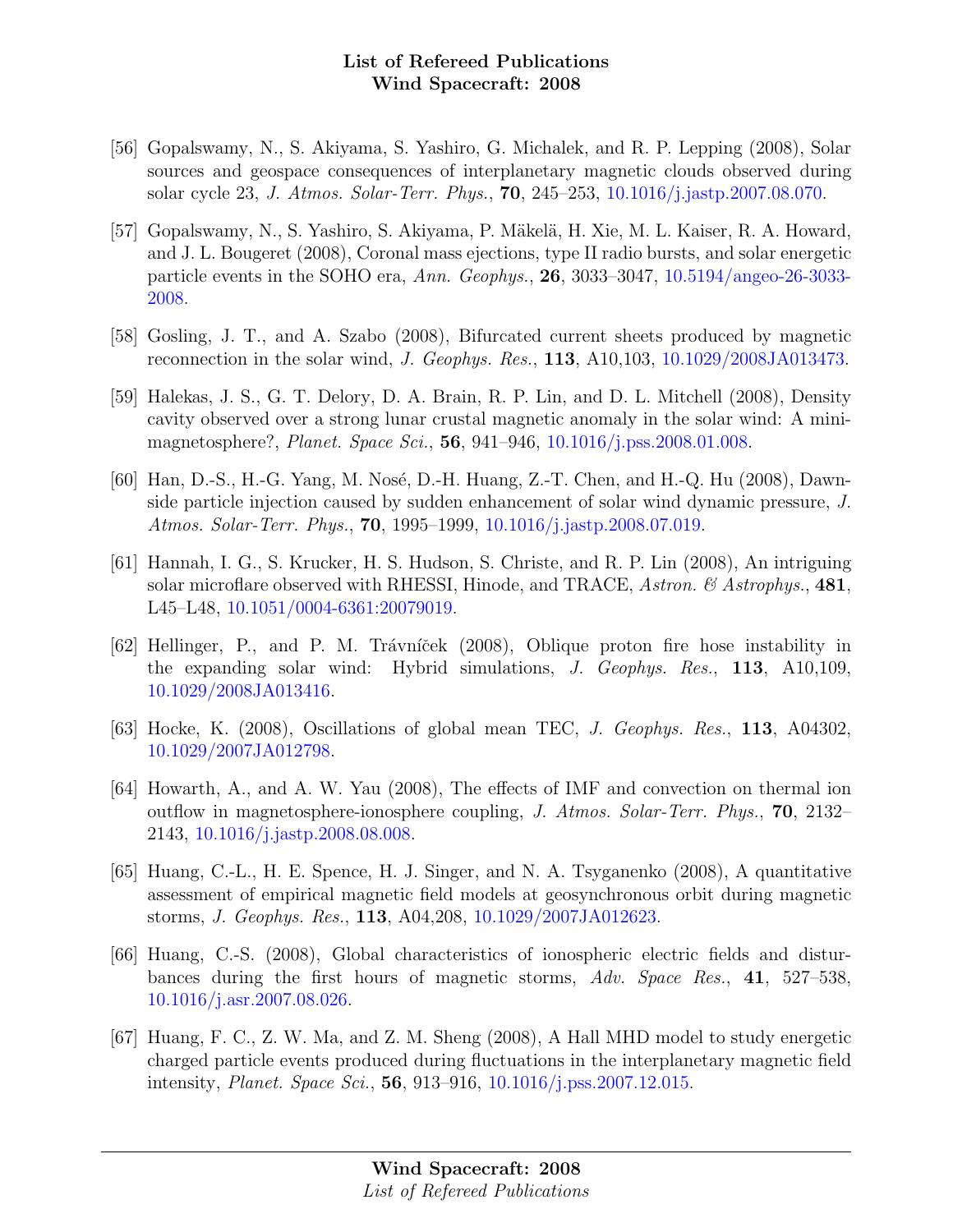- [68] Hudson, M. K., B. T. Kress, H.-R. Mueller, J. A. Zastrow, and J. Bernard Blake (2008), Relationship of the Van Allen radiation belts to solar wind drivers, J. Atmos. Solar-Terr. Phys., 70, 708–729, [10.1016/j.jastp.2007.11.003.](http://dx.doi.org/10.1016/j.jastp.2007.11.003)
- [69] Huttunen, K. E. J., S. D. Bale, and C. Salem (2008), Wind observations of low energy particles within a solar wind reconnection region, Ann. Geophys., 26, 2701–2710, [10.5194/angeo-26-2701-2008.](http://dx.doi.org/10.5194/angeo-26-2701-2008)
- [70] Huttunen, K. E. J., S. P. Kilpua, A. Pulkkinen, A. Viljanen, and E. Tanskanen (2008), Solar wind drivers of large geomagnetically induced currents during the solar cycle 23, Space Weather, 6, S10002, [10.1029/2007SW000374.](http://dx.doi.org/10.1029/2007SW000374)
- [71] Inoue, Y., T. Totani, and Y. Ueda (2008), The Cosmic MeV Gamma-Ray Background and Hard X-Ray Spectra of Active Galactic Nuclei: Implications for the Origin of Hot AGN Coronae, Astrophys. J., 672, L5–L8, [10.1086/525848.](http://dx.doi.org/10.1086/525848)
- [72] Izmodenov, V. V., Y. G. Malama, and M. S. Ruderman (2008), Modeling of the outer heliosphere with the realistic solar cycle, Adv. Space Res., 41, 318–324, [10.1016/j.asr.2007.06.033.](http://dx.doi.org/10.1016/j.asr.2007.06.033)
- [73] Jackson, B. V., M. M. Bisi, P. P. Hick, A. Buffington, J. M. Clover, and W. Sun (2008), Solar Mass Ejection Imager 3-D reconstruction of the 27-28 May 2003 coronal mass ejection sequence, J. Geophys. Res., 113, A00A15, [10.1029/2008JA013224.](http://dx.doi.org/10.1029/2008JA013224)
- [74] Jian, L., C. T. Russell, J. G. Luhmann, and R. M. Skoug (2008), Evolution of solar wind structures from 0.72 to 1 AU, Adv. Space Res., 41, 259–266, [10.1016/j.asr.2007.03.023.](http://dx.doi.org/10.1016/j.asr.2007.03.023)
- [75] Kahler, S. W. (2008), Time scales of solar energetic particle events and solar wind stream types, in International Cosmic Ray Conference, International Cosmic Ray Conference, vol. 1, pp. 143–146.
- [76] Kartavykh, Y. Y., W. Dröge, B. Klecker, and et al. (2008), Acceleration and transport modeling in the 2000 May 1 SEP event, in International Cosmic Ray Conference, International Cosmic Ray Conference, vol. 1, pp. 79–82.
- [77] Kasahara, Y., Y. Goto, K. Hashimoto, T. Imachi, A. Kumamoto, T. Ono, and H. Matsumoto (2008), Plasma wave observation using waveform capture in the Lunar Radar Sounder on board the SELENE spacecraft, Earth, Planets, and Space, 60, 341–351.
- [78] Kasper, J. C., A. J. Lazarus, and S. P. Gary (2008), Hot Solar-Wind Helium: Direct Evidence for Local Heating by Alfvén-Cyclotron Dissipation, *Phys. Rev. Lett.*, **101**, 261,103– +, [10.1103/PhysRevLett.101.261103.](http://dx.doi.org/10.1103/PhysRevLett.101.261103)
- [79] Kataoka, R., and Y. Miyoshi (2008), Average profiles of the solar wind and outer radiation belt during the extreme flux enhancement of relativistic electrons at geosynchronous orbit, Ann. Geophys., 26, 1335–1339, [10.5194/angeo-26-1335-2008.](http://dx.doi.org/10.5194/angeo-26-1335-2008)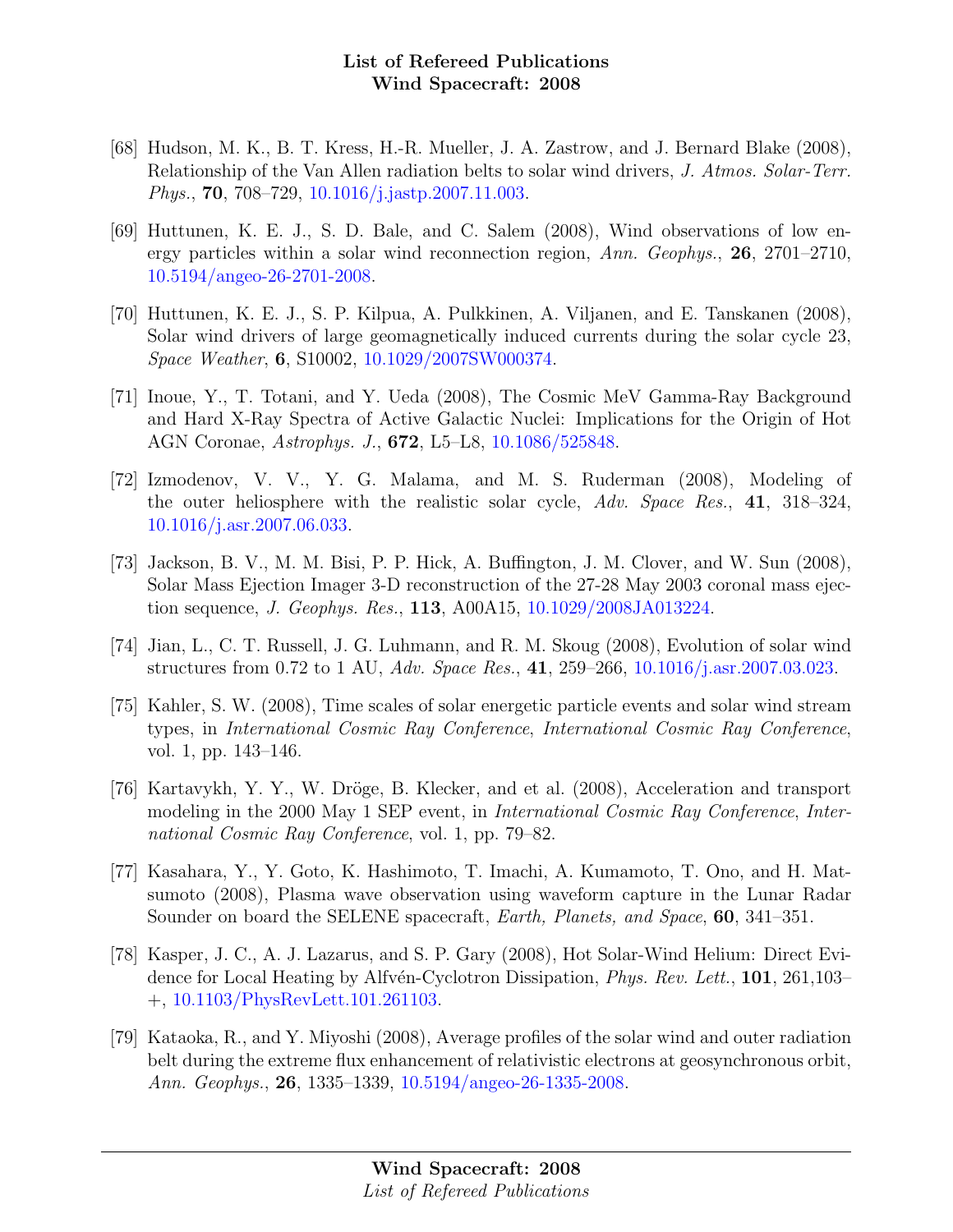- [80] Kimura, S., and T. Nakagawa (2008), Electromagnetic full particle simulation of the electric field structure around the moon and the lunar wake, Earth, Planets, and Space, 60, 591–599.
- [81] Klassen, A., R. Gómez-Herrero, E. Böhm, R. Müller-Mellin, B. Heber, and R. Wimmer-Schweingruber (2008), COSTEP/SOHO observations of energetic electrons far upstream of the Earth's bow-shock, Ann. Geophys., 26, 905–912, [10.5194/angeo-26-905-2008.](http://dx.doi.org/10.5194/angeo-26-905-2008)
- [82] Klein, K.-L., S. Krucker, G. Lointier, and A. Kerdraon (2008), Open magnetic flux tubes in the corona and the transport of solar energetic particles, Astron.  $\mathscr B$  Astrophys., 486, 589–596, [10.1051/0004-6361:20079228.](http://dx.doi.org/10.1051/0004-6361:20079228)
- [83] Kocevski, D., and N. Butler (2008), Gamma-Ray Burst Energetics in the Swift Era, Astrophys. J., 680, 531–538, [10.1086/586693.](http://dx.doi.org/10.1086/586693)
- [84] Koleva, R., and J.-A. Sauvaud (2008), Plasmas in the near-Earth magnetotail lobes: Properties and sources, J. Atmos. Solar-Terr. Phys., 70, 2118–2131, [10.1016/j.jastp.2008.03.025.](http://dx.doi.org/10.1016/j.jastp.2008.03.025)
- [85] Korth, H., B. J. Anderson, J. G. Lyon, and M. Wiltberger (2008), Comparison of Birkeland current observations during two magnetic cloud events with MHD simulations, Ann. Geophys., 26, 499–516, [10.5194/angeo-26-499-2008.](http://dx.doi.org/10.5194/angeo-26-499-2008)
- [86] Koval, A., and A. Szabo (2008), Modified "Rankine-Hugoniot" shock fitting technique: Simultaneous solution for shock normal and speed, J. Geophys. Res., 113, 10,110, [10.1029/2008JA013337.](http://dx.doi.org/10.1029/2008JA013337)
- [87] Krucker, S., P. Saint-Hilaire, S. Christe, S. M. White, A. D. Chavier, S. D. Bale, and R. P. Lin (2008), Coronal Hard X-Ray Emission Associated with Radio Type III Bursts, Astrophys. J., 681, 644–649, [10.1086/588549.](http://dx.doi.org/10.1086/588549)
- [88] Kullen, A., J. A. Cumnock, and T. Karlsson (2008), Seasonal dependence and solar wind control of transpolar arc luminosity, J. Geophys. Res., 113, A08316, [10.1029/2008JA013086.](http://dx.doi.org/10.1029/2008JA013086)
- [89] Ledenev, V. G., E. Aguilar-Rodriguez, V. V. Tirsky, and V. M. Tomozov (2008), Characteristics of plasma turbulence and radio emission from an interplanetary shock wave, Astron. & Astrophys., 477, 293–298, [10.1051/0004-6361:20078208.](http://dx.doi.org/10.1051/0004-6361:20078208)
- [90] Lehtinen, N. J., S. Pohjolainen, K. Huttunen-Heikinmaa, R. Vainio, E. Valtonen, and A. E. Hillaris (2008), Sources of SEP Acceleration during a Flare - CME Event, Solar Phys., 247, 151–169, [10.1007/s11207-007-9093-4.](http://dx.doi.org/10.1007/s11207-007-9093-4)
- [91] Lei, J., W. Wang, A. G. Burns, S. C. Solomon, A. D. Richmond, M. Wiltberger, L. P. Goncharenko, A. Coster, and B. W. Reinisch (2008), Observations and simulations of the ionospheric and thermospheric response to the December 2006 geomagnetic storm: Initial phase, J. Geophys. Res., 113, A01,314, [10.1029/2007JA012807.](http://dx.doi.org/10.1029/2007JA012807)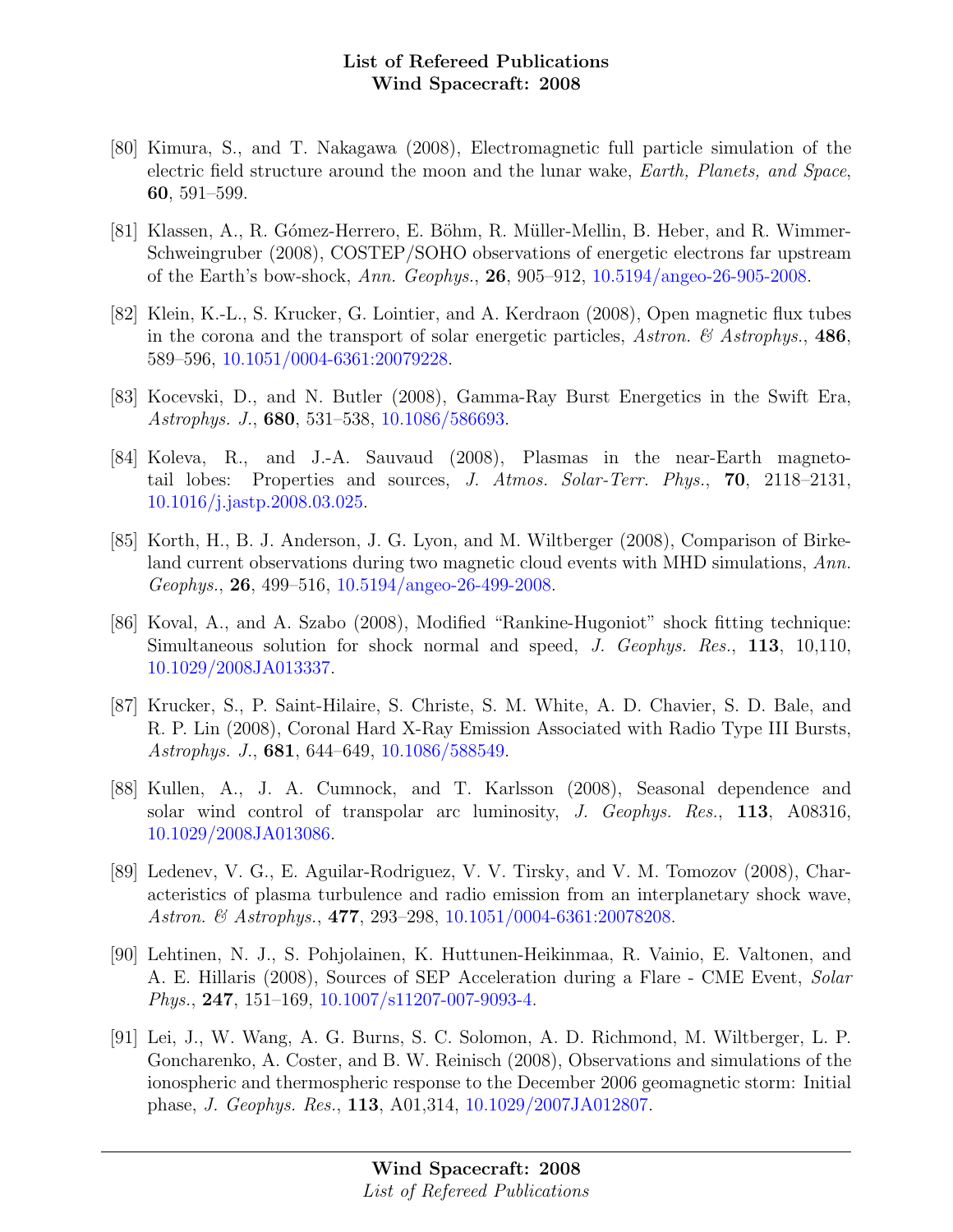- [92] Leitner, M. (2008), Investigations on the evolution of magnetic clouds in the inner heliosphere, Ph.D. thesis, Karl Franzens Universität, Graz, Austria, advisor: H.K. Biernat and C.J. Farrugia.
- [93] Lemon, C. L., and T. P. O'Brien (2008), A solar wind driven model of geosynchronous plasma moments, Adv. Space Res., 41, 1226–1233, [10.1016/j.asr.2007.08.028.](http://dx.doi.org/10.1016/j.asr.2007.08.028)
- [94] Lepping, R. P., C.-C. Wu, N. Gopalswamy, and D. B. Berdichevsky (2008), Average Thickness of Magnetosheath Upstream of Magnetic Clouds at 1 AU versus Solar Longitude of Source, Solar Phys., 248, 125–139, [10.1007/s11207-007-9111-6.](http://dx.doi.org/10.1007/s11207-007-9111-6)
- [95] Lepping, R. P., C.-C. Wu, D. B. Berdichevsky, and T. Ferguson (2008), Estimates of magnetic cloud expansion at 1 AU, Ann. Geophys., 26, 1919–1933,  $10.5194/$ angeo-26-[1919-2008.](http://dx.doi.org/10.5194/angeo-26-1919-2008)
- [96] Li, G., E. Lee, and G. Parks (2008), Are there current-sheet-like structures in the Earth's magnetotail as in the solar wind - results and implications from high time resolution magnetic field measurements by Cluster, Ann. Geophys., 26, 1889–1895, [10.5194/angeo-](http://dx.doi.org/10.5194/angeo-26-1889-2008)[26-1889-2008.](http://dx.doi.org/10.5194/angeo-26-1889-2008)
- [97] Lin, C. C., H. Q. Feng, J. K. Chao, L. C. Lee, L. H. Lyu, and D. J. Wu (2008), A Shock Fitting Procedure Based on Monte Carlo Calculations: Application to Slow Shocks, J. Geophys. Res., 113, A01,101, [10.1029/2007JA012426.](http://dx.doi.org/10.1029/2007JA012426)
- [98] Lin, R. P., D. W. Curtis, D. E. Larson, J. G. Luhmann, S. E. McBride, M. R. Maier, T. Moreau, C. S. Tindall, P. Turin, and L. Wang (2008), The STEREO IMPACT Suprathermal Electron (STE) Instrument, Space Sci. Rev., 136, 241–255, [10.1007/s11214-](http://dx.doi.org/10.1007/s11214-008-9330-7) [008-9330-7.](http://dx.doi.org/10.1007/s11214-008-9330-7)
- [99] Liu, J., V. Angelopoulos, D. Sibeck, T. Phan, Z. Y. Pu, J. McFadden, K. H. Glassmeier, and H. U. Auster (2008), THEMIS observations of the dayside traveling compression region and flows surrounding flux transfer events, Geophys. Res. Lett., 351, L17S07, [10.1029/2008GL033673.](http://dx.doi.org/10.1029/2008GL033673)
- [100] Liu, Y., W. B. Manchester, J. D. Richardson, J. G. Luhmann, R. P. Lin, and S. D. Bale (2008), Deflection flows ahead of ICMEs as an indicator of curvature and geoeffectiveness, J. Geophys. Res., 113, A00B03, [10.1029/2007JA012996.](http://dx.doi.org/10.1029/2007JA012996)
- [101] Liu, Y., J. G. Luhmann, R. Müller-Mellin, P. C. Schroeder, L. Wang, R. P. Lin, S. D. Bale, Y. Li, M. H. Acuña, and J.-A. Sauvaud (2008), A Comprehensive View of the 2006 December 13 CME: From the Sun to Interplanetary Space, Astrophys. J., 689, 563–571, [10.1086/592031.](http://dx.doi.org/10.1086/592031)
- [102] Luhmann, J. G., D. W. Curtis, P. Schroeder, J. McCauley, R. P. Lin, D. E. Larson, S. D. Bale, J.-A. Sauvaud, C. Aoustin, R. A. Mewaldt, A. C. Cummings, E. C. Stone, A. J. Davis, W. R. Cook, B. Kecman, M. E. Wiedenbeck, T. von Rosenvinge, M. H. Acuna, L. S. Reichenthal, S. Shuman, K. A. Wortman, D. V. Reames, R. Mueller-Mellin, H. Kunow, G. M. Mason, P. Walpole, A. Korth, T. R. Sanderson, C. T. Russell, and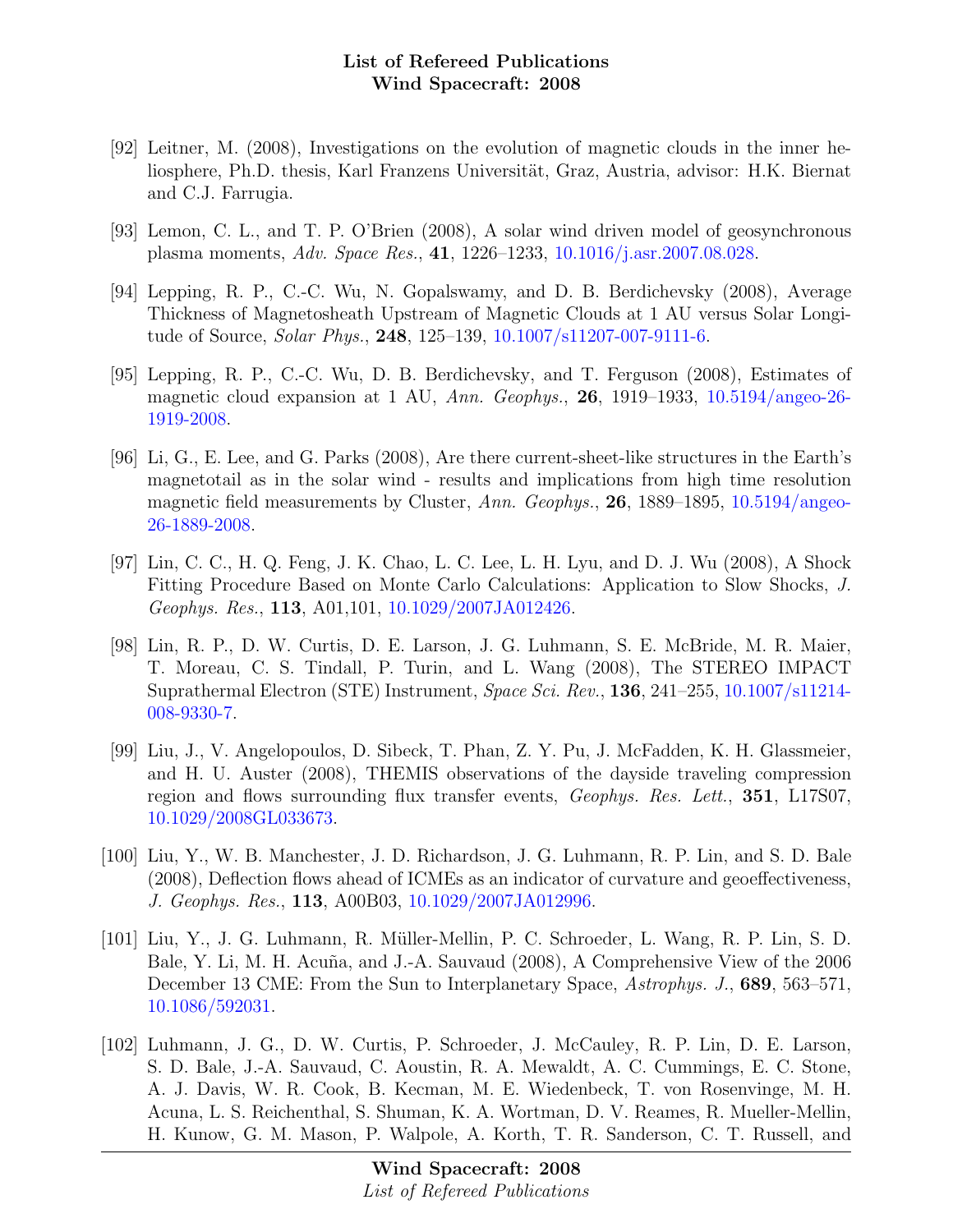J. T. Gosling (2008), STEREO IMPACT Investigation Goals, Measurements, and Data Products Overview, Space Sci. Rev., 136, 117–184, [10.1007/s11214-007-9170-x.](http://dx.doi.org/10.1007/s11214-007-9170-x)

- [103] Lui, A. T. Y., M. Volwerk, M. W. Dunlop, I. V. Alexeev, A. N. Fazakerley, A. P. Walsh, M. Lester, A. Grocott, C. Mouikis, M. G. Henderson, L. M. Kistler, C. Shen, J. K. Shi, T. L. Zhang, and H. Rème (2008), Near-Earth substorm features from multiple satellite observations, J. Geophys. Res., 113, A07S26, [10.1029/2007JA012738.](http://dx.doi.org/10.1029/2007JA012738)
- [104] Lund, E. J., C. J. Farrugia, and P. E. Sandholt (2008), Momentum transfer at the high-latitude magnetopause and boundary layers, Ann. Geophys., 26, 2449–2458, [10.5194/angeo-26-2449-2008.](http://dx.doi.org/10.5194/angeo-26-2449-2008)
- [105] Lyatsky, W., and G. V. Khazanov (2008), Effect of solar wind density on relativistic electrons at geosynchronous orbit, Geophys. Res. Lett., 35, L03109, [10.1029/2007GL032524.](http://dx.doi.org/10.1029/2007GL032524)
- [106] Lyatsky, W., and G. V. Khazanov (2008), A predictive model for relativistic electrons at geostationary orbit, Geophys. Res. Lett., 35, L15108, [10.1029/2008GL034688.](http://dx.doi.org/10.1029/2008GL034688)
- [107] Magdalenić, J., B. Vršnak, S. Pohjolainen, M. Temmer, H. Aurass, and N. J. Lehtinen (2008), A Flare-Generated Shock during a Coronal Mass Ejection on 24 December 1996, Solar Phys., 253, 305–317, [10.1007/s11207-008-9220-x.](http://dx.doi.org/10.1007/s11207-008-9220-x)
- [108] Malzac, J., P. Lubiński, A. A. Zdziarski, M. Cadolle Bel, M. Türler, and P. Laurent (2008), An intense state of hard X-ray emission of Cyg X-1 observed by INTEGRAL coincident with TeV measurements, Astron. & Astrophys.,  $492, 527-534, 10.1051/0004 492, 527-534, 10.1051/0004-$ [6361:200810227.](http://dx.doi.org/10.1051/0004-6361:200810227)
- [109] Manoj, C., S. Maus, H. Lühr, and P. Alken (2008), Penetration characteristics of the interplanetary electric field to the daytime equatorial ionosphere, J. Geophys. Res., 113, A12310, [10.1029/2008JA013381.](http://dx.doi.org/10.1029/2008JA013381)
- [110] Mansilla, G. A. (2008), Solar wind and IMF parameters associated with geomagnetic storms with Dst < -50 nT, Phys. Scripta, 78(4), 045902, [10.1088/0031-](http://dx.doi.org/10.1088/0031-8949/78/04/045902) [8949/78/04/045902.](http://dx.doi.org/10.1088/0031-8949/78/04/045902)
- [111] Mason, G. M., A. Korth, P. H. Walpole, M. I. Desai, T. T. von Rosenvinge, and S. A. Shuman (2008), The Suprathermal Ion Telescope (SIT) For the IMPACT/SEP Investigation, Space Sci. Rev., 136, 257–284, [10.1007/s11214-006-9087-9.](http://dx.doi.org/10.1007/s11214-006-9087-9)
- [112] Maynard, N. C., C. J. Farrugia, D. M. Ober, W. J. Burke, M. Dunlop, F. S. Mozer, H. Rème, P. Décréau, and K. D. Siebert (2008), Cluster observations of fast shocks in the magnetosheath launched as a tangential discontinuity with a pressure increase crossed the bow shock, J. Geophys. Res., 113, 10,212, [10.1029/2008JA013121.](http://dx.doi.org/10.1029/2008JA013121)
- [113] Mazets, E. P., R. L. Aptekar, T. L. Cline, D. D. Frederiks, J. O. Goldsten, S. V. Golenetskii, K. Hurley, A. von Kienlin, and V. D. Pal'shin (2008), A Giant Flare from a Soft Gamma Repeater in the Andromeda Galaxy (M31), Astrophys. J., 680, 545–549, [10.1086/587955.](http://dx.doi.org/10.1086/587955)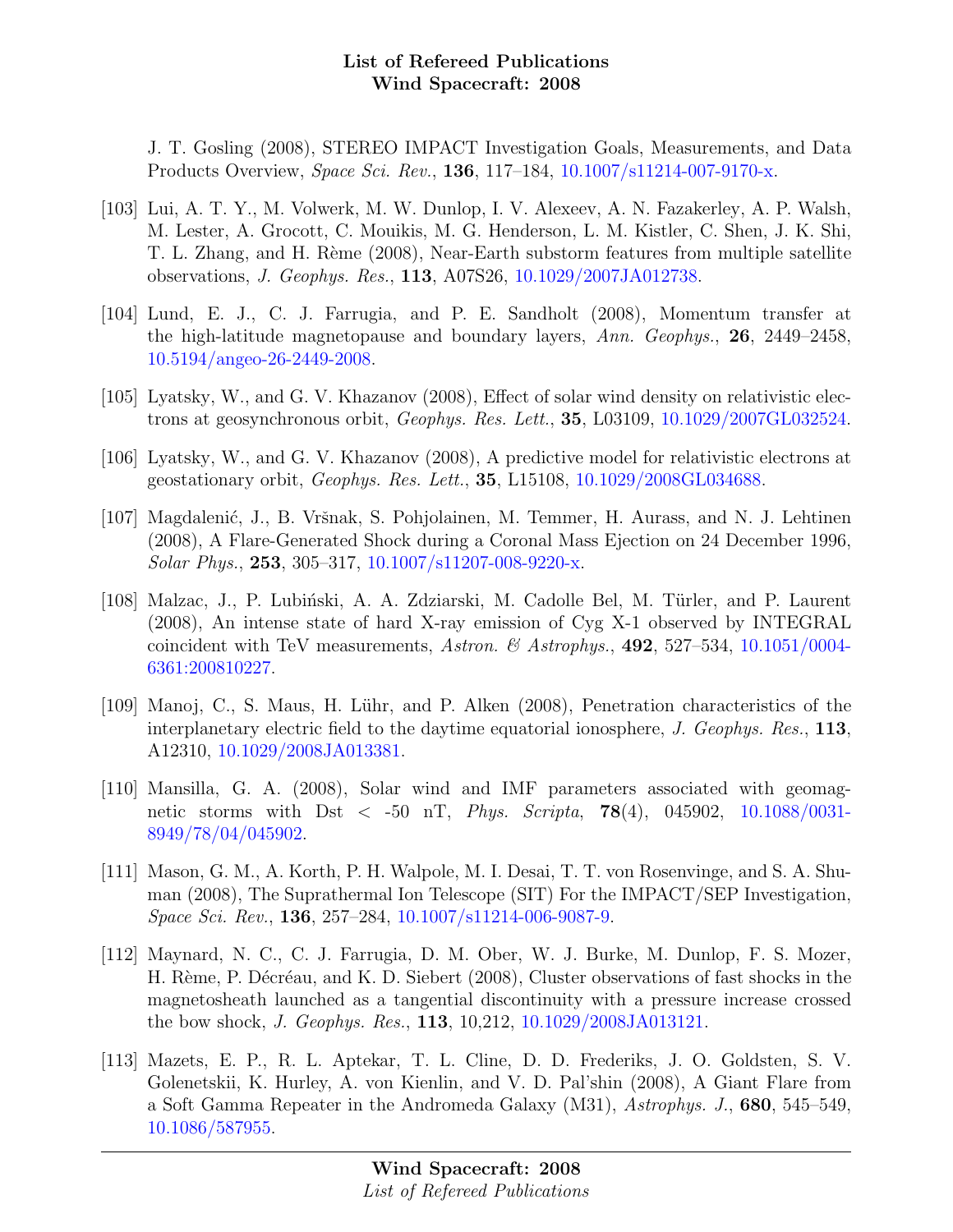- [114] McCollough, J. P., J. L. Gannon, D. N. Baker, and M. Gehmeyr (2008), A statistical comparison of commonly used external magnetic field models, Space Weather, 6, S10001, [10.1029/2008SW000391.](http://dx.doi.org/10.1029/2008SW000391)
- [115] McFadden, J. P., T. D. Phan, C. W. Carlson, V. Angelopoulos, K.-H. Glassmeier, and U. Auster (2008), Structure of the subsolar magnetopause regions during northward IMF: First results from THEMIS, Geophys. Res. Lett., 351, L17S09, [10.1029/2008GL033630.](http://dx.doi.org/10.1029/2008GL033630)
- [116] McFadden, J. P., C. W. Carlson, D. Larson, M. Ludlam, R. Abiad, B. Elliott, P. Turin, M. Marckwordt, and V. Angelopoulos (2008), The THEMIS ESA Plasma Instrument and In-flight Calibration, Space Sci. Rev., 141, 277–302, [10.1007/s11214-008-9440-2.](http://dx.doi.org/10.1007/s11214-008-9440-2)
- [117] McFadden, J. P., C. W. Carlson, D. Larson, J. Bonnell, F. Mozer, V. Angelopoulos, K.-H. Glassmeier, and U. Auster (2008), THEMIS ESA First Science Results and Performance Issues, Space Sci. Rev., 141, 477–508, [10.1007/s11214-008-9433-1.](http://dx.doi.org/10.1007/s11214-008-9433-1)
- [118] McKenna-Lawlor, S. M. P., M. Dryer, C. D. Fry, Z. K. Smith, D. S. Intriligator, W. R. Courtney, C. S. Deehr, W. Sun, K. Kecskemety, K. Kudela, J. Balaz, S. Barabash, Y. Futaana, M. Yamauchi, and R. Lundin (2008), Predicting interplanetary shock arrivals at Earth, Mars, and Venus: A real-time modeling experiment following the solar flares of 5-14 December 2006, J. Geophys. Res., 113, A06,101, [10.1029/2007JA012577.](http://dx.doi.org/10.1029/2007JA012577)
- [119] Mewaldt, R. A., C. M. S. Cohen, W. R. Cook, A. C. Cummings, A. J. Davis, S. Geier, B. Kecman, J. Klemic, A. W. Labrador, R. A. Leske, H. Miyasaka, V. Nguyen, R. C. Ogliore, E. C. Stone, R. G. Radocinski, M. E. Wiedenbeck, J. Hawk, S. Shuman, T. T. von Rosenvinge, and K. Wortman (2008), The Low-Energy Telescope (LET) and SEP Central Electronics for the STEREO Mission, Space Sci. Rev., 136, 285–362, [10.1007/s11214-007-](http://dx.doi.org/10.1007/s11214-007-9288-x) [9288-x.](http://dx.doi.org/10.1007/s11214-007-9288-x)
- [120] Michalek, G., N. Gopalswamy, and S. Yashiro (2008), Space Weather Application Using Projected Velocity Asymmetry of Halo CMEs, Solar Phys., 248, 113–123, [10.1007/s11207-008-9126-7.](http://dx.doi.org/10.1007/s11207-008-9126-7)
- [121] Mikhalev, A. V., J. Xu, V. I. Degtyarev, and W. Yuan (2008), Initial phase of mid-latitude aurora during strong geomagnetic storms, Adv. Space Res., 42, 992–998, [10.1016/j.asr.2007.11.025.](http://dx.doi.org/10.1016/j.asr.2007.11.025)
- [122] Mishra, R. K., and R. Agarwal (2008), Cosmic ray intensity during the passage of coronal mass ejections, Brazilian J. Phys., 38, 569–572, [10.1590/S0103-97332008000500007.](http://dx.doi.org/10.1590/S0103-97332008000500007)
- [123] Miyoshi, Y., and R. Kataoka (2008), Probabilistic space weather forecast of the relativistic electron flux enhancement at geosynchronous orbit, J. Atmos. Solar-Terr. Phys., 70, 475– 481, [10.1016/j.jastp.2007.08.066.](http://dx.doi.org/10.1016/j.jastp.2007.08.066)
- [124] Miyoshi, Y., and R. Kataoka (2008), Flux enhancement of the outer radiation belt electrons after the arrival of stream interaction regions, J. Geophys. Res., 113, A03S09, [10.1029/2007JA012506.](http://dx.doi.org/10.1029/2007JA012506)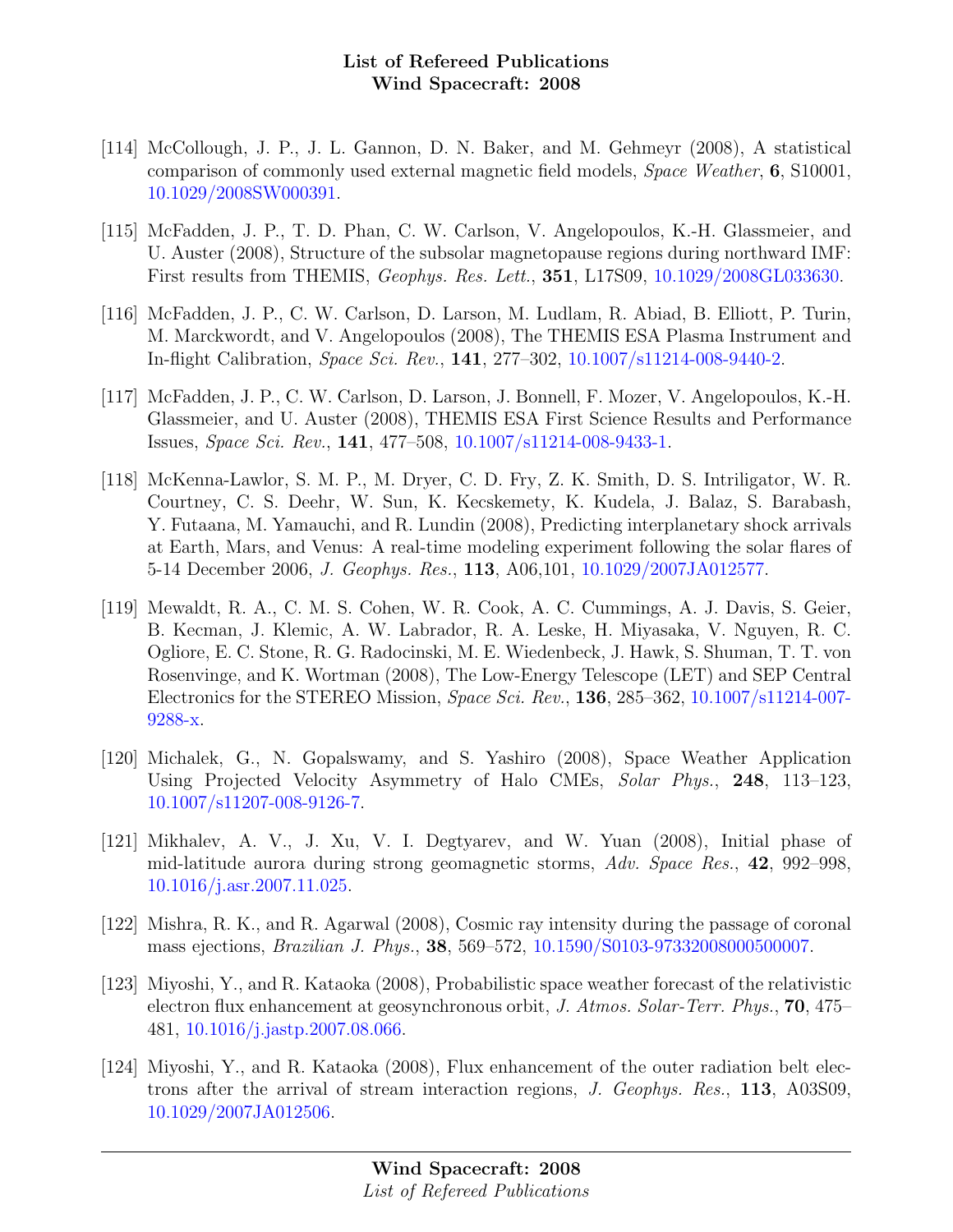- [125] Momeni, M., and W.-C. Müller (2008), Probability distributions of turbulent energy, Phys. Rev. E, 77, 056,401–+, [10.1103/PhysRevE.77.056401.](http://dx.doi.org/10.1103/PhysRevE.77.056401)
- [126] Möstl, C., C. Miklenic, C. J. Farrugia, M. Temmer, A. Veronig, A. B. Galvin, B. Vršnak, and H. K. Biernat (2008), Two-spacecraft reconstruction of a magnetic cloud and comparison to its solar source, Ann. Geophys., 26, 3139–3152, [10.5194/angeo-26-3139-2008.](http://dx.doi.org/10.5194/angeo-26-3139-2008)
- [127] Nakwacki, M. S., S. Dasso, C. H. Mandrini, and P. Démoulin (2008), Analysis of large scale MHD quantities in expanding magnetic clouds, J. Atmos. Solar-Terr. Phys., 70, 1318–1326, [10.1016/j.jastp.2008.03.006.](http://dx.doi.org/10.1016/j.jastp.2008.03.006)
- [128] Newell, P. T., T. Sotirelis, K. Liou, and F. J. Rich (2008), Pairs of solar windmagnetosphere coupling functions: Combining a merging term with a viscous term works best, J. Geophys. Res., 113, A04218, [10.1029/2007JA012825.](http://dx.doi.org/10.1029/2007JA012825)
- [129] Nishino, M. N., M. Fujimoto, T.-D. Phan, T. Mukai, Y. Saito, M. M. Kuznetsova, and L. Rastätter (2008), Anomalous Flow Deflection at Earth's Low-Alfvén-Mach-Number Bow Shock, Phys. Rev. Lett., 101, 065,003–+, [10.1103/PhysRevLett.101.065003.](http://dx.doi.org/10.1103/PhysRevLett.101.065003)
- [130] Nitta, N. V., and M. L. De Rosa (2008), A Comparison of Solar Open Field Regions Found by Type III Radio Bursts and the Potential Field Source Surface Model, Astrophys. J., 673, L207–L210, [10.1086/527548.](http://dx.doi.org/10.1086/527548)
- [131] Nitta, N. V., G. M. Mason, M. E. Wiedenbeck, C. M. S. Cohen, S. Krucker, I. G. Hannah, M. Shimojo, and K. Shibata (2008), Coronal Jet Observed by Hinode as the Source of a <sup>3</sup>He-rich Solar Energetic Particle Event, Astrophys. J. Lett., 675, L125–L128, [10.1086/533438.](http://dx.doi.org/10.1086/533438)
- [132] Nowakowski, R., and M. Bojanowska (2008), Storm-time dynamic Alfvén layers: Testing electric and magnetic field models, J. Atmos. Solar-Terr. Phys., 70, 526–531, [10.1016/j.jastp.2007.08.062.](http://dx.doi.org/10.1016/j.jastp.2007.08.062)
- [133] Ohno, M., Y. Fukazawa, T. Takahashi, K. Yamaoka, S. Sugita, V. Pal'Shin, D. Frederiks, P. Oleynik, M. Ulanov, T. Sakamoto, G. Sato, K. Hurley, M. S. Tashiro, Y. Urata, K. Onda, T. Tamagawa, Y. Terada, M. Suzuki, and H. Soojing (2008), Spectral Properties of Prompt Emission of Four Short Gamma-Ray Bursts Observed by the Suzaku-WAM and the Konus-Wind, Publ. Astron. Soc. Japan, 60, 361–+.
- [134] Øieroset, M., T. D. Phan, D. H. Fairfield, J. Raeder, J. T. Gosling, J. F. Drake, and R. P. Lin (2008), The existence and properties of the distant magnetotail during 32 hours of strongly northward interplanetary magnetic field, J. Geophys. Res., 113, A04,206, [10.1029/2007JA012679.](http://dx.doi.org/10.1029/2007JA012679)
- [135] Owens, M. J., C. N. Arge, N. U. Crooker, N. A. Schwadron, and T. S. Horbury (2008), Estimating total heliospheric magnetic flux from single-point in situ measurements, J. Geophys. Res., 113, A12103, [10.1029/2008JA013677.](http://dx.doi.org/10.1029/2008JA013677)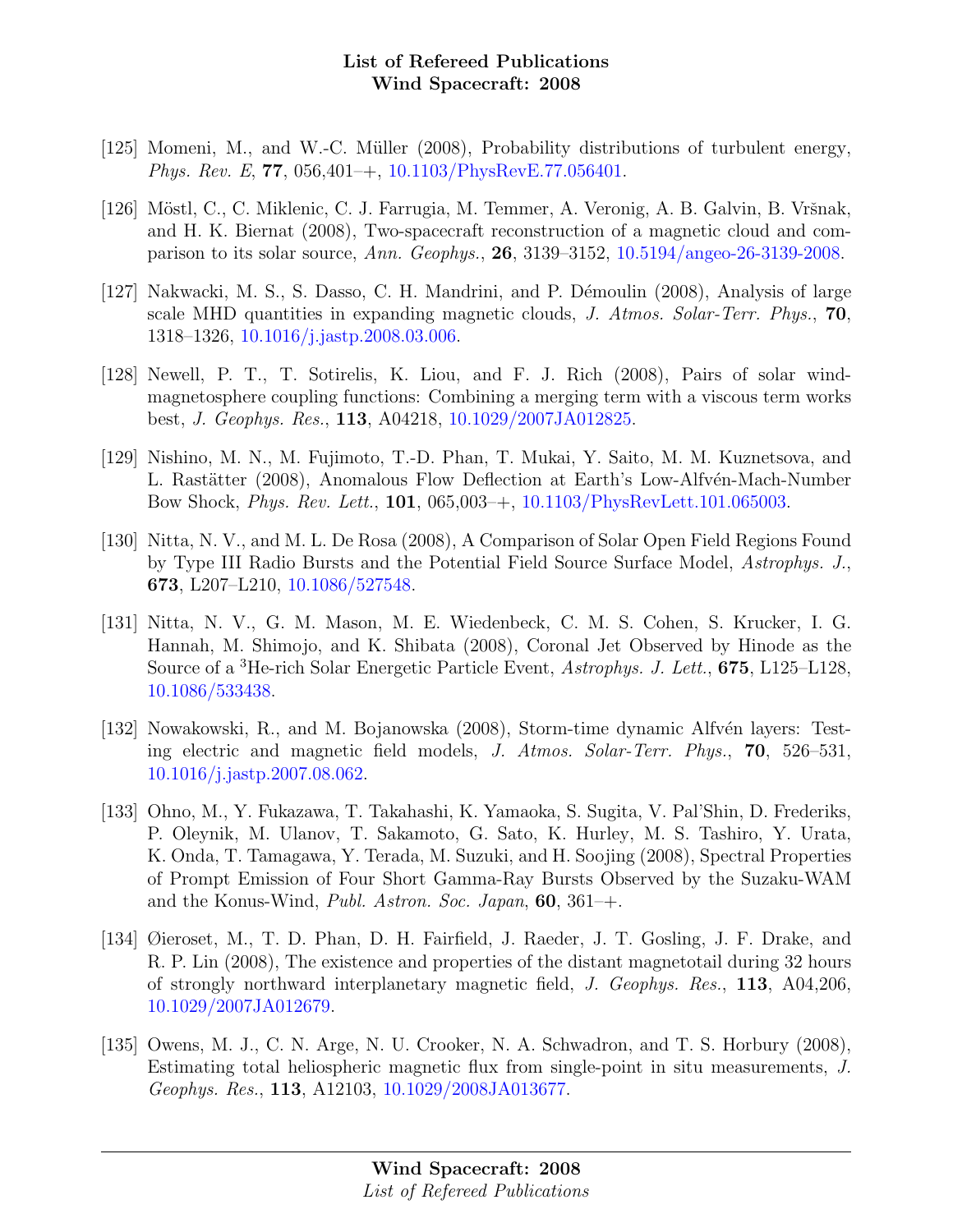- [136] Pal'shin, V., R. Aptekar, D. Frederiks, S. Golenetskii, V. Il'Inskii, E. Mazets, K. Yamaoka, M. Ohno, K. Hurley, T. Sakamoto, P. Oleynik, M. Ulanov, I. G. Mitrofanov, D. Golovin, M. L. Lirvak, A. B. Sanin, W. Boynton, C. Fellows, K. Harshman, C. Shinohara, and R. Starr (2008), Extremely long hard bursts observed by Konus-Wind, in American Institute of Physics Conference Series, American Institute of Physics Conference Series, vol. 1000, edited by M. Galassi, D. Palmer, and E. Fenimore, pp. 117–120, [10.1063/1.2943422.](http://dx.doi.org/10.1063/1.2943422)
- [137] Paschmann, G. (2008), Recent in-situ observations of magnetic reconnection in near-Earth space, Geophys. Res. Lett., 351, L19,109, [10.1029/2008GL035297.](http://dx.doi.org/10.1029/2008GL035297)
- [138] P´elangeon, A., J.-L. Atteia, Y. E. Nakagawa, K. Hurley, A. Yoshida, R. Vanderspek, M. Suzuki, N. Kawai, G. Pizzichini, M. Boër, J. Braga, G. Crew, T. Q. Donaghy, J. P. Dezalay, J. Doty, E. E. Fenimore, M. Galassi, C. Graziani, J. G. Jernigan, D. Q. Lamb, A. Levine, J. Manchanda, F. Martel, M. Matsuoka, J.-F. Olive, G. Prigozhin, G. R. Ricker, T. Sakamoto, Y. Shirasaki, S. Sugita, K. Takagishi, T. Tamagawa, J. Villasenor, S. E. Woosley, and M. Yamauchi (2008), Intrinsic properties of a complete sample of HETE-2 gamma-ray bursts. A measure of the GRB rate in the Local Universe, Astron.  $\&$  Astrophys., 491, 157-171, [10.1051/0004-6361:200809709.](http://dx.doi.org/10.1051/0004-6361:200809709)
- [139] Penz, T., C. J. Farrugia, V. V. Ivanova, V. S. Semenov, H. K. Biernat, and R. Torbert (2008), Two-spacecraft observations of reconnection at the magnetopause: Model results and data comparison, Adv. Space Res., 41, 1551–1555, [10.1016/j.asr.2006.11.027.](http://dx.doi.org/10.1016/j.asr.2006.11.027)
- [140] Pilipenko, V. A., O. M. Chugunova, and M. J. Engebretson (2008), Pc3 4 ULF waves at polar latitudes, J. Atmos. Solar-Terr. Phys., 70, 2262–2274, [10.1016/j.jastp.2008.09.006.](http://dx.doi.org/10.1016/j.jastp.2008.09.006)
- [141] Plaschke, F., K.-H. Glassmeier, O. D. Constantinescu, I. R. Mann, D. K. Milling, U. Motschmann, and I. J. Rae (2008), Statistical analysis of ground based magnetic field measurements with the field line resonance detector, Ann. Geophys., 26, 3477–3489, [10.5194/angeo-26-3477-2008.](http://dx.doi.org/10.5194/angeo-26-3477-2008)
- [142] Podesta, J. J. (2008), Self-similar stochastic processes in solar wind turbulence, Adv. Space Res., 41, 148–152, [10.1016/j.asr.2007.07.008.](http://dx.doi.org/10.1016/j.asr.2007.07.008)
- [143] Podesta, J. J., A. Bhattacharjee, B. D. G. Chandran, M. L. Goldstein, and D. A. Roberts (2008), Scale dependent alignment between velocity and magnetic field fluctuations in the solar wind and comparisons to Boldyrev's phenomenological theory, in American Institute of Physics Conference Series, American Institute of Physics Conference Series, vol. 1039, edited by G. Li, Q. Hu, O. Verkhoglyadova, G. P. Zank, R. P. Lin, & J. Luhmann, pp. 81–86, [10.1063/1.2982489.](http://dx.doi.org/10.1063/1.2982489)
- [144] Pohjolainen, S. (2008), Shock-related radio emission during coronal mass ejection lift-off?, Astron. & Astrophys., 483, 297–300, [10.1051/0004-6361:20079155.](http://dx.doi.org/10.1051/0004-6361:20079155)
- [145] Pohjolainen, S., J. Pomoell, and R. Vainio (2008), CME liftoff with high-frequency fragmented type II burst emission, Astron. & Astrophys., 490, 357-363, [10.1051/0004-](http://dx.doi.org/10.1051/0004-6361:200810049) [6361:200810049.](http://dx.doi.org/10.1051/0004-6361:200810049)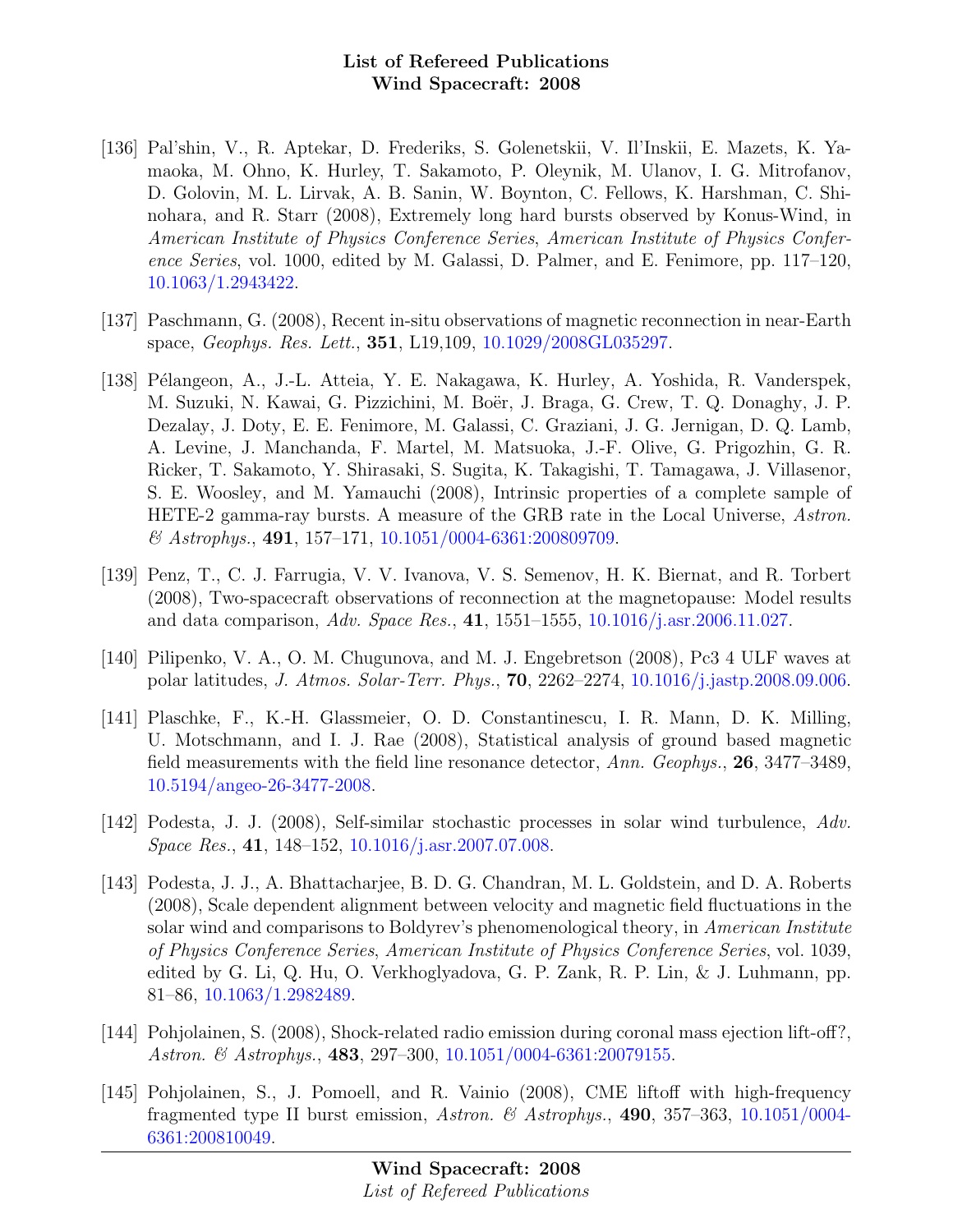- [146] Pohjolainen, S., K. Hori, and T. Sakurai (2008), Radio Bursts Associated with Flare and Ejecta in the 13 July 2004 Event, Solar Phys., 253, 291–303, [10.1007/s11207-008-9260-2.](http://dx.doi.org/10.1007/s11207-008-9260-2)
- [147] Pulupa, M., and S. D. Bale (2008), Structure on Interplanetary Shock Fronts: Type II Radio Burst Source Regions, Astrophys. J., 676, 1330–1337, [10.1086/526405.](http://dx.doi.org/10.1086/526405)
- [148] Racusin, J. L., and D. N. Burrows (2008), GRB 080319B: A Naked-Eye Stellar Blast from the Distant Universe, in American Institute of Physics Conference Series, American Institute of Physics Conference Series, vol. 1065, edited by Y.-F. Huang, Z.-G. Dai, & B. Zhang, pp. 245–250, [10.1063/1.3027921.](http://dx.doi.org/10.1063/1.3027921)
- [149] Racusin, J. L., S. V. Karpov, M. Sokolowski, J. Granot, X. F. Wu, V. Pal'Shin, S. Covino, A. J. van der Horst, S. R. Oates, P. Schady, R. J. Smith, J. Cummings, R. L. C. Starling, L. W. Piotrowski, B. Zhang, P. A. Evans, S. T. Holland, K. Malek, M. T. Page, L. Vetere, R. Margutti, C. Guidorzi, A. P. Kamble, P. A. Curran, A. Beardmore, C. Kouveliotou, L. Mankiewicz, A. Melandri, P. T. O'Brien, K. L. Page, T. Piran, N. R. Tanvir, G. Wrochna, R. L. Aptekar, S. Barthelmy, C. Bartolini, G. M. Beskin, S. Bondar, M. Bremer, S. Campana, A. Castro-Tirado, A. Cucchiara, M. Cwiok, P. D'Avanzo, V. D'Elia, M. Della Valle, A. de Ugarte Postigo, W. Dominik, A. Falcone, F. Fiore, D. B. Fox, D. D. Frederiks, A. S. Fruchter, D. Fugazza, M. A. Garrett, N. Gehrels, S. Golenetskii, A. Gomboc, J. Gorosabel, G. Greco, A. Guarnieri, S. Immler, M. Jelinek, G. Kasprowicz, V. La Parola, A. J. Levan, V. Mangano, E. P. Mazets, E. Molinari, A. Moretti, K. Nawrocki, P. P. Oleynik, J. P. Osborne, C. Pagani, S. B. Pandey, Z. Paragi, M. Perri, A. Piccioni, E. Ramirez-Ruiz, P. W. A. Roming, I. A. Steele, R. G. Strom, V. Testa, G. Tosti, M. V. Ulanov, K. Wiersema, R. A. M. J. Wijers, J. M. Winters, A. F. Zarnecki, F. Zerbi, P. Mészáros, G. Chincarini, and D. N. Burrows (2008), Broadband observations of the naked-eye γ-ray burst GRB080319B, Nature, 455, 183–188, [10.1038/nature07270.](http://dx.doi.org/10.1038/nature07270)
- [150] Rathod, J., G. Rajaram, R. Alyana, A. C. Reddy, D. S. Misra, C. G. Patil, M. Y. S. Prasad, and A. G. Ananth (2008), Relationship between interplanetary (IP) parameters and geomagnetic indices during IP shock events of 2005, J. Astrophys.  $\mathcal{C}$  Astron., 29, 293–302, [10.1007/s12036-008-0039-5.](http://dx.doi.org/10.1007/s12036-008-0039-5)
- [151] Reiner, M. J., K.-L. Klein, M. Karlický, K. Jiřička, A. Klassen, M. L. Kaiser, and J.-L. Bougeret (2008), Solar Origin of the Radio Attributes of a Complex Type III Burst Observed on 11 April 2001, Solar Phys., 249, 337–354, [10.1007/s11207-008-9189-5.](http://dx.doi.org/10.1007/s11207-008-9189-5)
- [152] Romashets, E., M. Vandas, and S. Poedts (2008), Magnetic field disturbances in the sheath region of a super-sonic interplanetary magnetic cloud, Ann. Geophys., 26, 3153– 3158, [10.5194/angeo-26-3153-2008.](http://dx.doi.org/10.5194/angeo-26-3153-2008)
- [153] Rossolenko, S. S., E. E. Antonova, Y. I. Yermolaev, M. I. Verigin, I. P. Kirpichev, and N. L. Borodkova (2008), Turbulent fluctuations of plasma and magnetic field parameters in the magnetosheath and the low-latitude boundary layer formation: Multisatellite observations on March 2, 1996, Cosmic Res., 46, 373–382, [10.1134/S0010952508050018.](http://dx.doi.org/10.1134/S0010952508050018)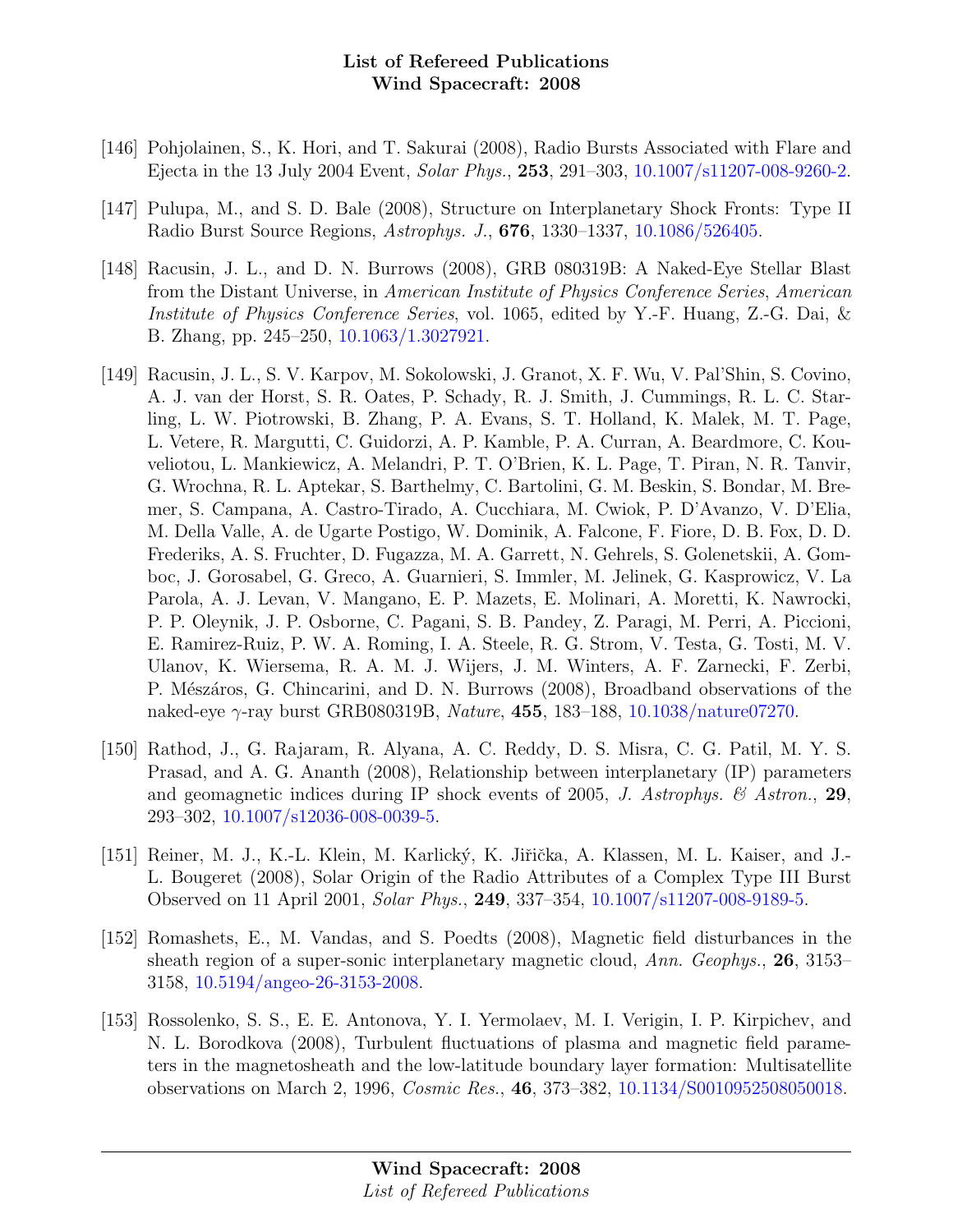- [154] Rossolenko, S. S., E. E. Antonova, Y. I. Yermolaev, I. P. Kirpichev, N. L. Borodkova, and E. Y. Budnik (2008), Formation and characteristics of low latitude boundary layer, Adv. Space Res., 41, 1545–1550, [10.1016/j.asr.2007.06.069.](http://dx.doi.org/10.1016/j.asr.2007.06.069)
- [155] Runov, A., I. Voronkov, Y. Asano, W. Baumjohann, M. Fujimoto, R. Nakamura, T. Takada, M. Volwerk, Z. Vörös, M. Meurant, A. Fazakerley, H. Rème, and A. Balogh (2008), Structure of the near-Earth plasma sheet during tailward flows, Ann. Geophys., 26, 709–724, [10.5194/angeo-26-709-2008.](http://dx.doi.org/10.5194/angeo-26-709-2008)
- [156] Rust, D. M., D. K. Haggerty, M. K. Georgoulis, N. R. Sheeley, Y.-M. Wang, M. L. De Rosa, and C. J. Schrijver (2008), On the Solar Origins of Open Magnetic Fields in the Heliosphere, Astrophys. J., 687, 635–645, [10.1086/592017.](http://dx.doi.org/10.1086/592017)
- [157] Saito, Y., S. Yokota, K. Asamura, T. Tanaka, R. Akiba, M. Fujimoto, H. Hasegawa, H. Hayakawa, M. Hirahara, M. Hoshino, S. Machida, T. Mukai, T. Nagai, T. Nagatsuma, M. Nakamura, K.-I. Oyama, E. Sagaw, S. Sasaki, K. Seki, and T. Terasawa (2008), Lowenergy charged particle measurement by MAP-PACE onboard SELENE, Earth, Planets, and Space, 60, 375–385.
- [158] Saito, Y., S. Yokota, T. Tanaka, K. Asamura, M. N. Nishino, M. Fujimoto, H. Tsunakawa, H. Shibuya, M. Matsushima, H. Shimizu, F. Takahashi, T. Mukai, and T. Terasawa (2008), Solar wind proton reflection at the lunar surface: Low energy ion measurement by MAP-PACE onboard SELENE (KAGUYA), Geophys. Res. Lett., 352, L24,205, [10.1029/2008GL036077.](http://dx.doi.org/10.1029/2008GL036077)
- [159] Saiz, E., C. Cid, and Y. Cerrato (2008), Forecasting intense geomagnetic activity using interplanetary magnetic field data, Ann. Geophys., 26, 3989–3998, [10.5194/angeo-26-](http://dx.doi.org/10.5194/angeo-26-3989-2008) [3989-2008.](http://dx.doi.org/10.5194/angeo-26-3989-2008)
- [160] Sandholt, P. E., and C. J. Farrugia (2008), The role of external triggers in flow shear arcs in the dayside aurora, Ann. Geophys., 26, 2159–2177, [10.5194/angeo-26-2159-2008.](http://dx.doi.org/10.5194/angeo-26-2159-2008)
- [161] Sandholt, P. E., and C. J. Farrugia (2008), Polar observations of ion/electron bursts at the pre-dawn polar cap boundary: evidence for internal reconnection of overdraped lobe flux, Ann. Geophys., 26, 2191–2202, [10.5194/angeo-26-2191-2008.](http://dx.doi.org/10.5194/angeo-26-2191-2008)
- [162] Santos-Costa, D., S. J. Bolton, R. M. Thorne, Y. Miyoshi, and S. M. Levin (2008), Investigating the origins of the Jovian decimetric emission's variability, J. Geophys. Res., 113, A01204, [10.1029/2007JA012396.](http://dx.doi.org/10.1029/2007JA012396)
- [163] Savin, S., E. Amata, L. Zelenyi, V. Budaev, G. Consolini, R. Treumann, E. Lucek, J. Safrankova, Z. Nemecek, Y. Khotyaintsev, M. Andre, J. Buechner, H. Alleyne, P. Song, J. Blecki, J. L. Rauch, S. Romanov, S. Klimov, and A. Skalsky (2008), High energy jets in the Earth's magnetosheath: Implications for plasma dynamics and anomalous transport, Sov. Phys.–JETP, 87, 593–599, [10.1134/S0021364008110015.](http://dx.doi.org/10.1134/S0021364008110015)
- [164] Sergeev, V. A., S. V. Apatenkov, V. Angelopoulos, J. P. McFadden, D. Larson, J. W. Bonnell, M. Kuznetsova, N. Partamies, and F. Honary (2008), Simultaneous THEMIS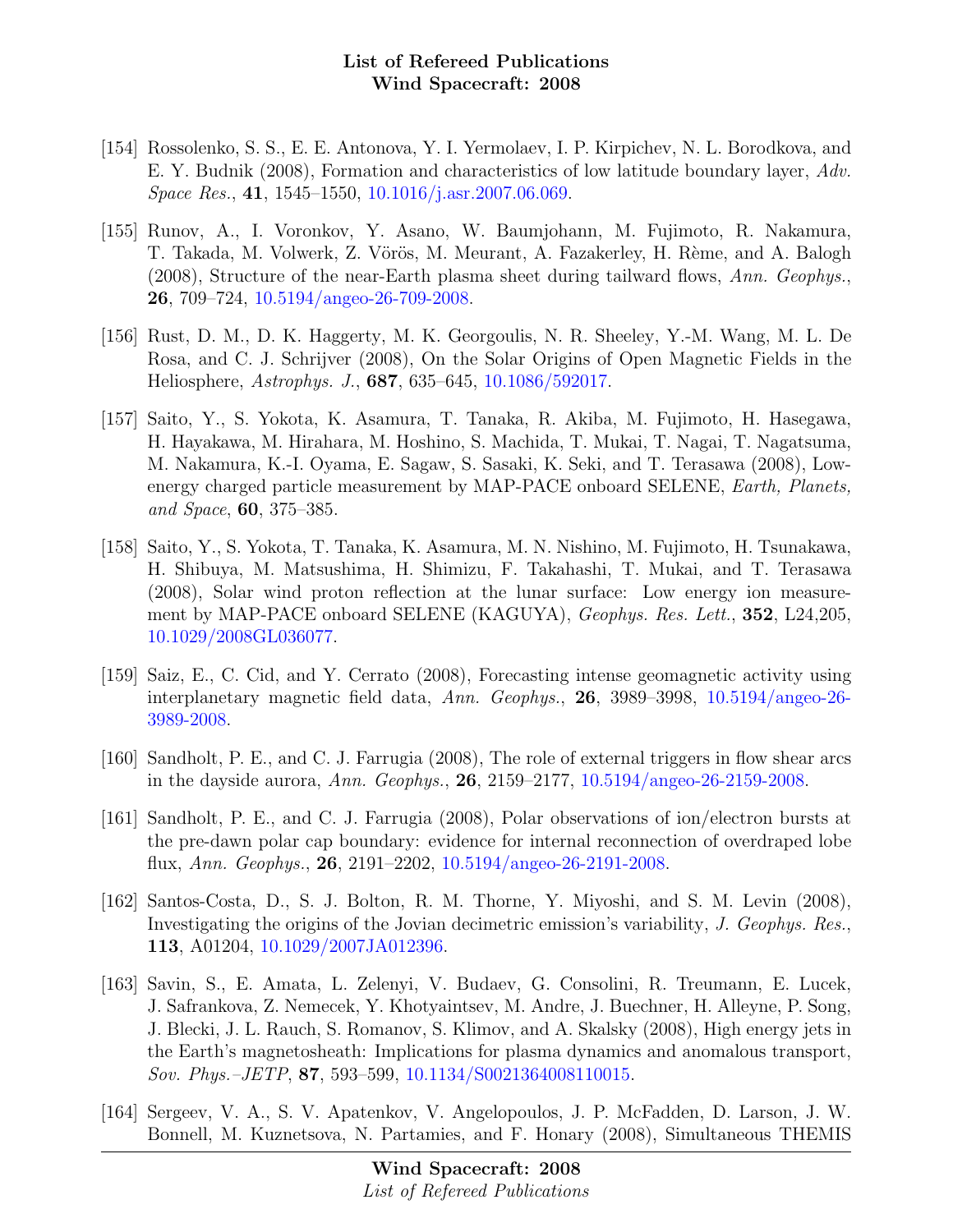observations in the near-tail portion of the inner and outer plasma sheet flux tubes at substorm onset, J. Geophys. Res., 113, A00C02, [10.1029/2008JA013527.](http://dx.doi.org/10.1029/2008JA013527)

- [165] Sharma, J., N. Mittal, V. Tomar, and U. Narain (2008), On properties of radio-rich coronal mass ejections, Astrophys. Space Sci., 317, 261–265, [10.1007/s10509-008-9886-4.](http://dx.doi.org/10.1007/s10509-008-9886-4)
- [166] Sheeley, N. R., Jr., A. D. Herbst, C. A. Palatchi, Y.-M. Wang, R. A. Howard, J. D. Moses, A. Vourlidas, J. S. Newmark, D. G. Socker, S. P. Plunkett, C. M. Korendyke, L. F. Burlaga, J. M. Davila, W. T. Thompson, O. C. St Cyr, R. A. Harrison, C. J. Davis, C. J. Eyles, J. P. Halain, D. Wang, N. B. Rich, K. Battams, E. Esfandiari, and G. Stenborg (2008), Heliospheric Images of the Solar Wind at Earth, Astrophys. J., 675, 853–862, [10.1086/526422.](http://dx.doi.org/10.1086/526422)
- [167] Shen, C., Y. Wang, P. Ye, and S. Wang (2008), Enhancement of Solar Energetic Particles During a Shock Magnetic Cloud Interacting Complex Structure, Solar Phys., 252, 409– 418, [10.1007/s11207-008-9268-7.](http://dx.doi.org/10.1007/s11207-008-9268-7)
- [168] Shi, Y., E. Zesta, and L. R. Lyons (2008), Modeling magnetospheric current response to solar wind dynamic pressure enhancements during magnetic storms: 1. Methodology and results of the 25 September 1998 peak main phase case, J. Geophys. Res., 113, A10,218, [10.1029/2008JA013111.](http://dx.doi.org/10.1029/2008JA013111)
- [169] Sigsbee, K., J. D. Menietti, O. Santolík, and J. B. Blake (2008), Polar PWI and CEP-PAD observations of chorus emissions and radiation belt electron acceleration: Four case studies, J. Atmos. Solar-Terr. Phys., 70, 1774–1788, [10.1016/j.jastp.2008.02.005.](http://dx.doi.org/10.1016/j.jastp.2008.02.005)
- [170] Smith, E. J., and A. Balogh (2008), Decrease in heliospheric magnetic flux in this solar minimum: Recent Ulysses magnetic field observations, Geophys. Res. Lett., 35, L22103, [10.1029/2008GL035345.](http://dx.doi.org/10.1029/2008GL035345)
- [171] Stauning, P., O. Troshichev, and A. Janzhura (2008), The Polar Cap (PC) indices: Relations to solar wind parameters and global magnetic activity, J. Atmos. Solar-Terr. Phys., 70, 2246–2261, [10.1016/j.jastp.2008.09.028.](http://dx.doi.org/10.1016/j.jastp.2008.09.028)
- [172] Struminsky, A., and I. Zimovets (2008), Time Scales of Hard X-ray and Radio Emissions of Large Proton Flares, in International Cosmic Ray Conference, International Cosmic Ray Conference, vol. 1, pp. 7–10.
- [173] Stverák, v., P. Trávníček, M. Maksimovic, E. Marsch, A. N. Fazakerley, and E. E. Scime (2008), Electron temperature anisotropy constraints in the solar wind, J. Geophys. Res., 113, A03,103, [10.1029/2007JA012733.](http://dx.doi.org/10.1029/2007JA012733)
- [174] Tan, C., and Y. Yan (2008), Source investigation of impulsive  ${}^{3}$ He-rich particle events, Adv. Space Res., 41, 992–997, [10.1016/j.asr.2007.05.077.](http://dx.doi.org/10.1016/j.asr.2007.05.077)
- [175] Tan, C., Y. H. Yan, Y. Y. Liu, Q. J. Fu, S. J. Wang, H. R. Ji, Z. J. Chen, and H. R. Jing (2008), Statistical study of radio drifting pulsation structures with associated CMEs and other observations, Adv. Space Res., 41, 969–975, [10.1016/j.asr.2007.04.085.](http://dx.doi.org/10.1016/j.asr.2007.04.085)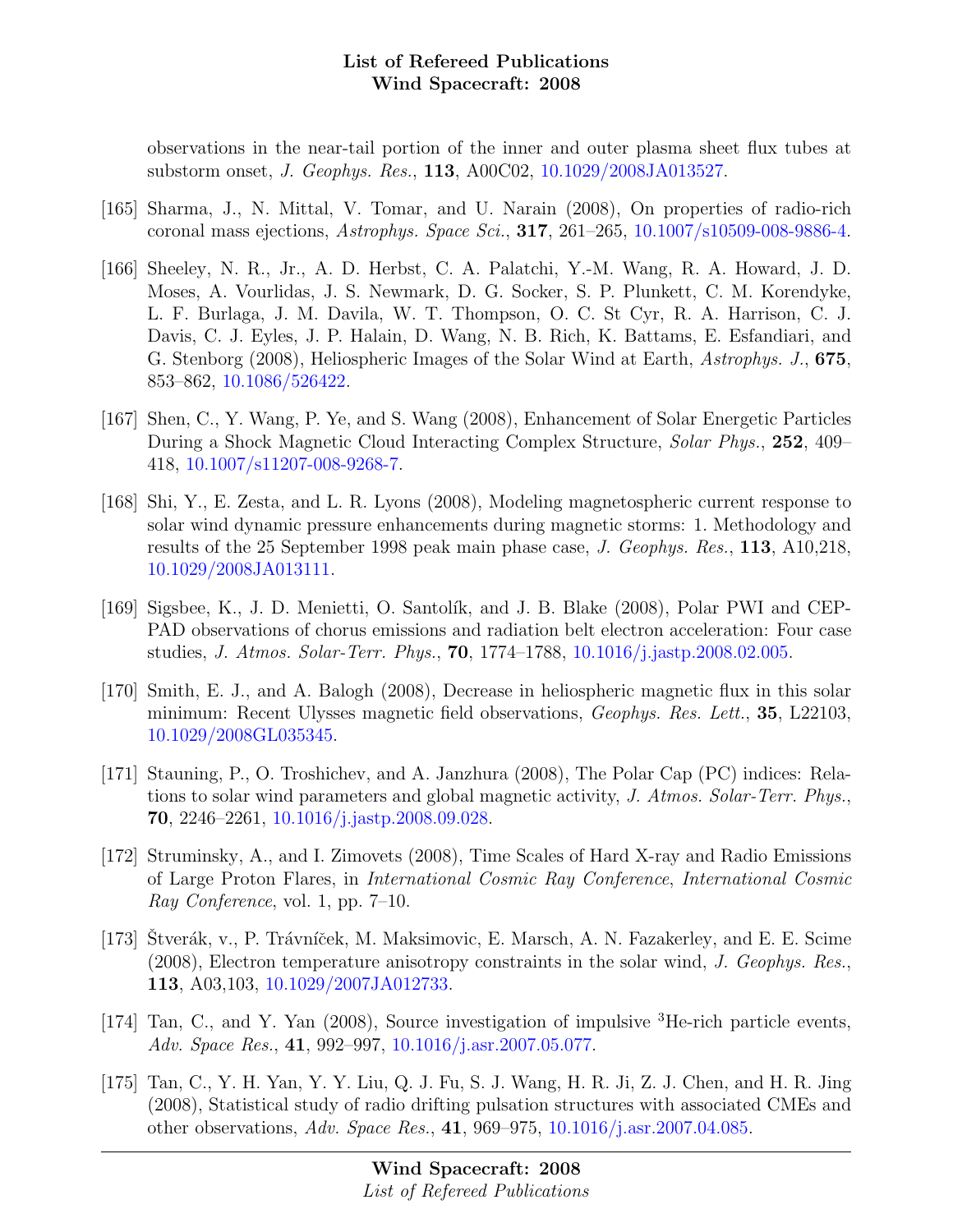- [176] Tan, L. C., D. V. Reames, and C. K. Ng (2008), Ion Anisotropy and High-Energy Variability of Large Solar Particle Events: A Comparative Study, Astrophys. J., 678, 1471–1479, [10.1086/533490.](http://dx.doi.org/10.1086/533490)
- [177] Taylor, M. G. G. T., and B. Lavraud (2008), Observation of three distinct ion populations at the Kelvin-Helmholtz-unstable magnetopause, Ann. Geophys., 26, 1559–1566, [10.5194/angeo-26-1559-2008.](http://dx.doi.org/10.5194/angeo-26-1559-2008)
- [178] Thejappa, G., and R. J. MacDowall (2008), Monte Carlo Simulation of Scattering of Solar Radio Emissions, in Turbulence, Dynamos, Accretion Disks, Pulsars and Collective Plasma Processes, edited by S. S. Hasan, R. T. Gangadhara, & V. Krishan, pp. 311–+, [10.1007/978-1-4020-8868-1](http://dx.doi.org/10.1007/978-1-4020-8868-1_21) 21.
- [179] Tindall, C. S., N. P. Palaio, B. A. Ludewigt, S. E. Holland, D. E. Larson, D. W. Curtis, S. E. McBride, T. Moreau, R. P. Lin, and V. Angelopoulos (2008), Silicon Detectors for Low Energy Particle Detection, IEEE Trans. Nucl. Sci., 55, 797–801, [10.1109/TNS.2008.918527.](http://dx.doi.org/10.1109/TNS.2008.918527)
- [180] Updike, A. C., J. B. Haislip, M. C. Nysewander, A. S. Fruchter, D. A. Kann, S. Klose, P. A. Milne, G. G. Williams, W. Zheng, C. W. Hergenrother, J. X. Prochaska, J. P. Halpern, N. Mirabal, J. R. Thorstensen, A. J. van der Horst, R. L. C. Starling, J. L. Racusin, D. N. Burrows, N. P. M. Kuin, P. W. A. Roming, E. Bellm, K. Hurley, W. Li, A. V. Filippenko, C. Blake, D. Starr, E. E. Falco, W. R. Brown, X. Dai, J. Deng, L. Xin, Y. Qiu, J. Wei, Y. Urata, D. Nanni, E. Maiorano, E. Palazzi, G. Greco, C. Bartolini, A. Guarnieri, A. Piccioni, G. Pizzichini, F. Terra, K. Misra, B. C. Bhatt, G. C. Anupama, X. Fan, L. Jiang, R. A. M. J. Wijers, D. E. Reichart, H. A. Eid, G. Bryngelson, J. Puls, R. C. Goldthwaite, and D. H. Hartmann (2008), The Rapidly Flaring Afterglow of the Very Bright and Energetic GRB 070125, Astrophys. J., 685, 361-375, [10.1086/590236.](http://dx.doi.org/10.1086/590236)
- [181] Usanova, M. E., I. R. Mann, I. J. Rae, Z. C. Kale, V. Angelopoulos, J. W. Bonnell, K.-H. Glassmeier, H. U. Auster, and H. J. Singer (2008), Multipoint observations of magnetospheric compression-related EMIC Pc1 waves by THEMIS and CARISMA, Geophys. Res. Lett., 35, L17S25, [10.1029/2008GL034458.](http://dx.doi.org/10.1029/2008GL034458)
- [182] Valenti, S., S. Benetti, E. Cappellaro, F. Patat, P. Mazzali, M. Turatto, K. Hurley, K. Maeda, A. Gal-Yam, R. J. Foley, A. V. Filippenko, A. Pastorello, P. Challis, F. Frontera, A. Harutyunyan, M. Iye, K. Kawabata, R. P. Kirshner, W. Li, Y. M. Lipkin, T. Matheson, K. Nomoto, E. O. Ofek, Y. Ohyama, E. Pian, D. Poznanski, M. Salvo, D. N. Sauer, B. P. Schmidt, A. Soderberg, and L. Zampieri (2008), The broad-lined Type Ic supernova 2003jd, Mon. Not. Roy. Astron. Soc., 383, 1485–1500, [10.1111/j.1365-](http://dx.doi.org/10.1111/j.1365-2966.2007.12647.x) [2966.2007.12647.x.](http://dx.doi.org/10.1111/j.1365-2966.2007.12647.x)
- [183] van Driel-Gesztelyi, L., C. P. Goff, P. Démoulin, J. L. Culhane, S. A. Matthews, L. K. Harra, C. H. Mandrini, K.-L. Klein, and H. Kurokawa (2008), Multi-scale reconnections in a complex CME, Adv. Space Res., 42, 858–865, [10.1016/j.asr.2007.04.065.](http://dx.doi.org/10.1016/j.asr.2007.04.065)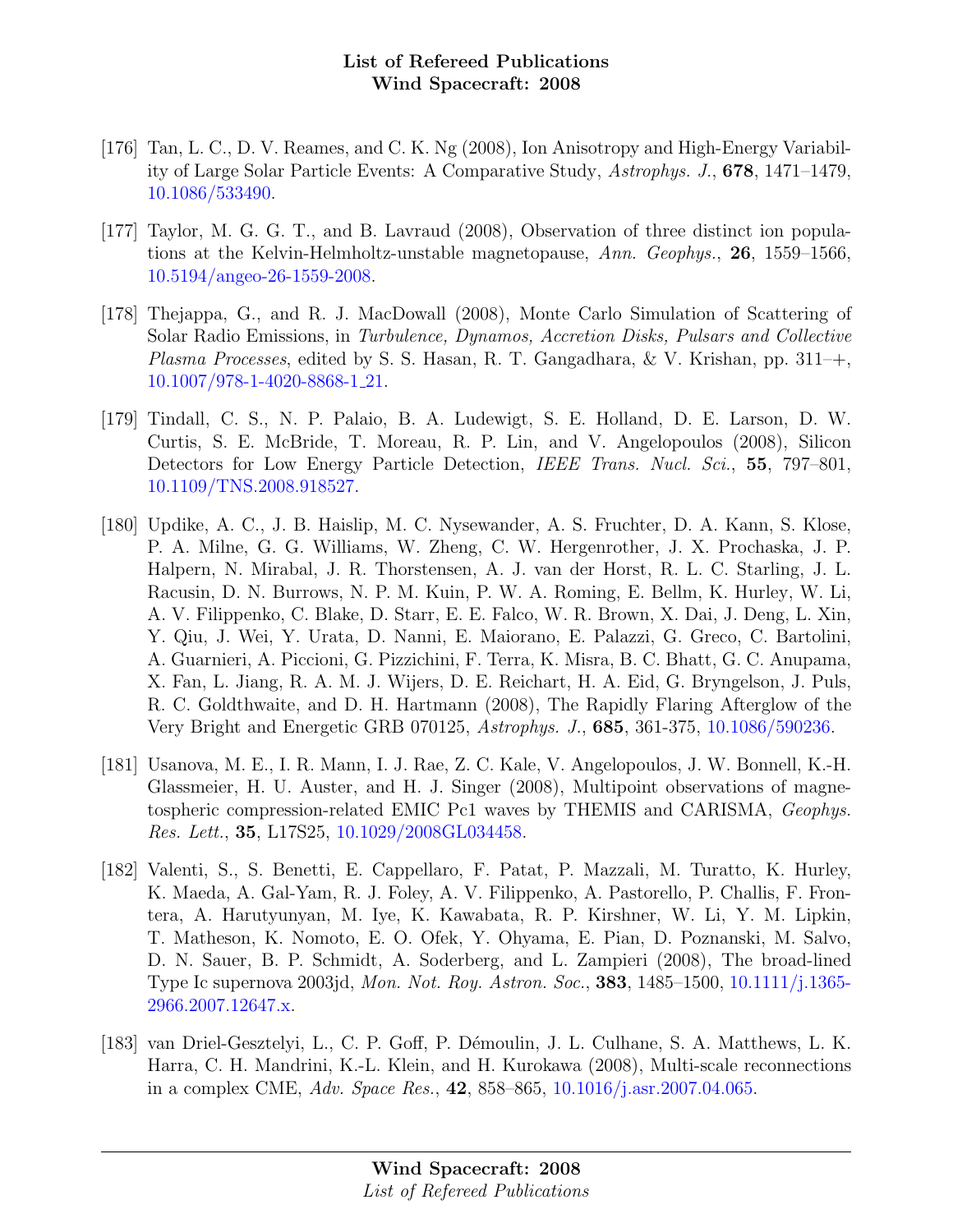- [184] Vocks, C., G. Mann, and G. Rausche (2008), Formation of suprathermal electron dis-tributions in the quiet solar corona, Astron. & Astrophys., 480, 527-536, [10.1051/0004-](http://dx.doi.org/10.1051/0004-6361:20078826) [6361:20078826.](http://dx.doi.org/10.1051/0004-6361:20078826)
- [185] Wan, W., G. Lapenta, G. L. Delzanno, and J. Egedal (2008), Electron acceleration during guide field magnetic reconnection, *Phys. Plasmas*, **15**,  $032,903$ –+,  $10.1063/1.2876465$ .
- [186] Wang, R.-G. (2008), Proton spectrum of the 2005 January 20 solar flare, Chinese Phys. C, **32**, 104–+,  $10.1088/1674-1137/32/2/006$ .
- [187] Wang, W., Y. Yan, and M. Huang (2008), Very low frequency interferometry for the Chang'E-2 project, Adv. Space Res., 42, 103–105, [10.1016/j.asr.2008.02.018.](http://dx.doi.org/10.1016/j.asr.2008.02.018)
- [188] Wang, Y.-M. (2008), Relating the Solar Wind Helium Abundance to the Coronal Magnetic Field, Astrophys. J., 683, 499–509, [10.1086/589766.](http://dx.doi.org/10.1086/589766)
- [189] Weimer, D. R., and J. H. King (2008), Improved calculations of interplanetary magnetic field phase front angles and propagation time delays, J. Geophys. Res., 113, A01,105, [10.1029/2007JA012452.](http://dx.doi.org/10.1029/2007JA012452)
- [190] Winglee, R. M., W. K. Peterson, A. W. Yau, E. Harnett, and A. Stickle (2008), Model/data comparisons of ionospheric outflow as a function of invariant latitude and magnetic local time, J. Geophys. Res., 113, A06,220, [10.1029/2007JA012817.](http://dx.doi.org/10.1029/2007JA012817)
- [191] Wu, C.-C., and R. P. Lepping (2008), Geomagnetic activity associated with magnetic clouds, magnetic cloud-like structures and interplanetary shocks for the period 1995 2003, Adv. Space Res., 41, 335–338, [10.1016/j.asr.2007.02.027.](http://dx.doi.org/10.1016/j.asr.2007.02.027)
- [192] Wu, D. J., H. Q. Feng, and J. K. Chao (2008), Energy spectrum of interplanetary magnetic flux ropes and its connection with solar activity, Astron. & Astrophys., 480, L9–L12, [10.1051/0004-6361:20079173.](http://dx.doi.org/10.1051/0004-6361:20079173)
- [193] Xie, H., N. Gopalswamy, O. C. St. Cyr, and S. Yashiro (2008), Effects of solar wind dynamic pressure and preconditioning on large geomagnetic storms, Geophys. Res. Lett., 35, L06S08, [10.1029/2007GL032298.](http://dx.doi.org/10.1029/2007GL032298)
- [194] Yurchyshyn, V. (2008), Relationship between EIT Posteruption Arcades, Coronal Mass Ejections, the Coronal Neutral Line, and Magnetic Clouds, Astrophys. J., 675, L49–L52, [10.1086/533413.](http://dx.doi.org/10.1086/533413)
- [195] Zaslavsky, G., P. Guzdar, M. Edelnman, M. Sitnov, and A. Sharma (2008), Multiscale behavior and fractional kinetics from the data of solar wind magnetosphere coupling, Comm. Nonlin. Sci. Numerical Simulations, 13, 314–330, [10.1016/j.cnsns.2006.04.003.](http://dx.doi.org/10.1016/j.cnsns.2006.04.003)
- [196] Zastenker, G., and M. Riazantseva (2008), Similarity and difference of the durations of the small-scale solar wind structure boundaries by multipoint observations, J. Atmos. Solar-Terr. Phys., 70, 377–383, [10.1016/j.jastp.2007.08.056.](http://dx.doi.org/10.1016/j.jastp.2007.08.056)